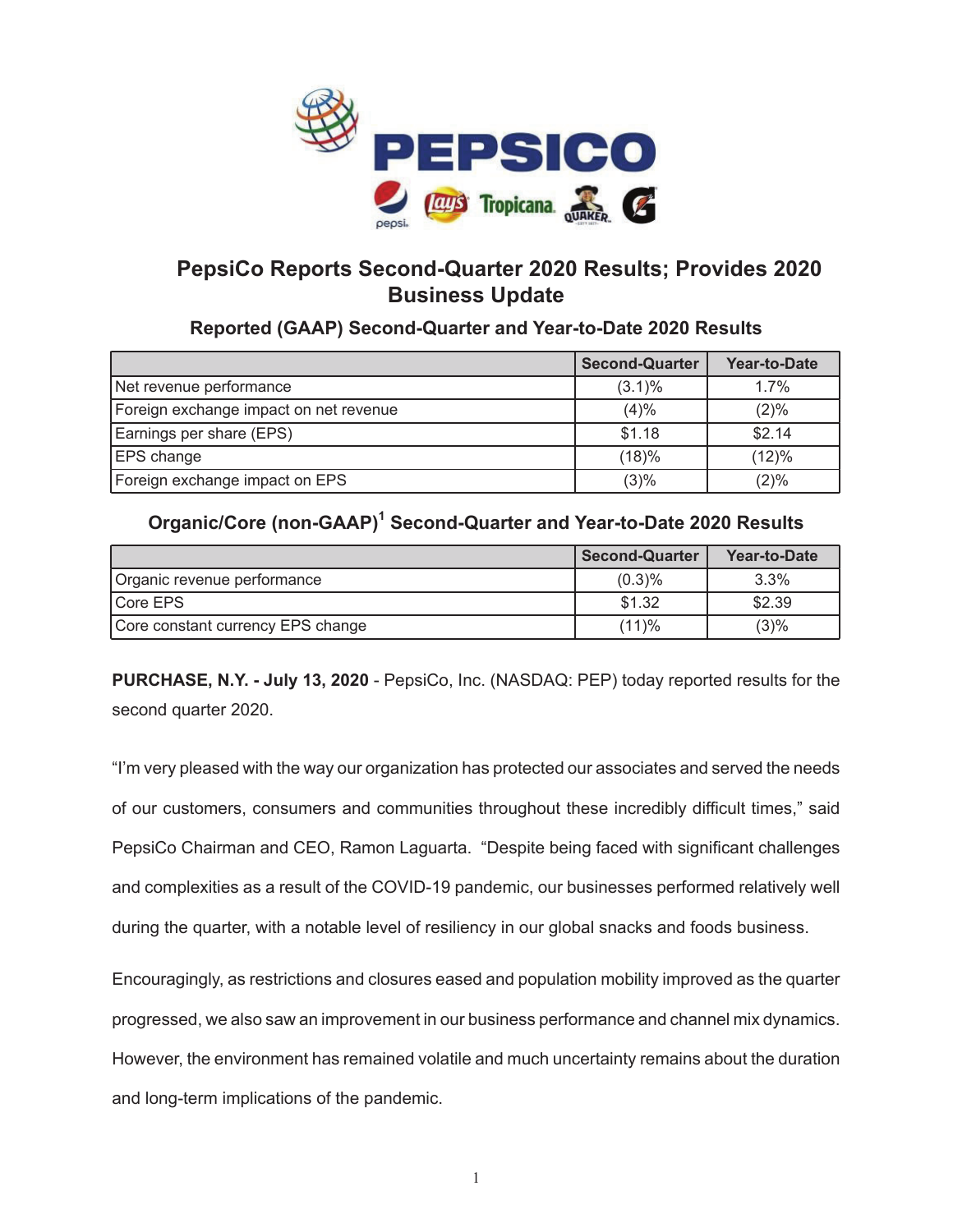As a result, we are not providing a financial outlook for fiscal year 2020 at this time. However, we continue to believe we have ample liquidity and flexibility to meet the needs of our business and return cash to shareholders. We remain focused on winning in the marketplace with our strong portfolio of brands in attractive categories, agile supply chain and flexible go-to-market systems, while also building on our competitive advantages, to emerge an even stronger company in the future."

<sup>1</sup> Please refer to the Glossary for the definitions of non-GAAP financial measures, including "Organic," "Core" and "Constant Currency," and to "Guidance and Outlook" for additional information regarding PepsiCo's 2020 business update. Please refer to PepsiCo's Quarterly Report on Form 10-Q for the 12 and 24 weeks ended June 13, 2020 (Q2 2020 Form 10-Q) filed with the SEC on July 13, 2020 for additional information regarding PepsiCo's financial results.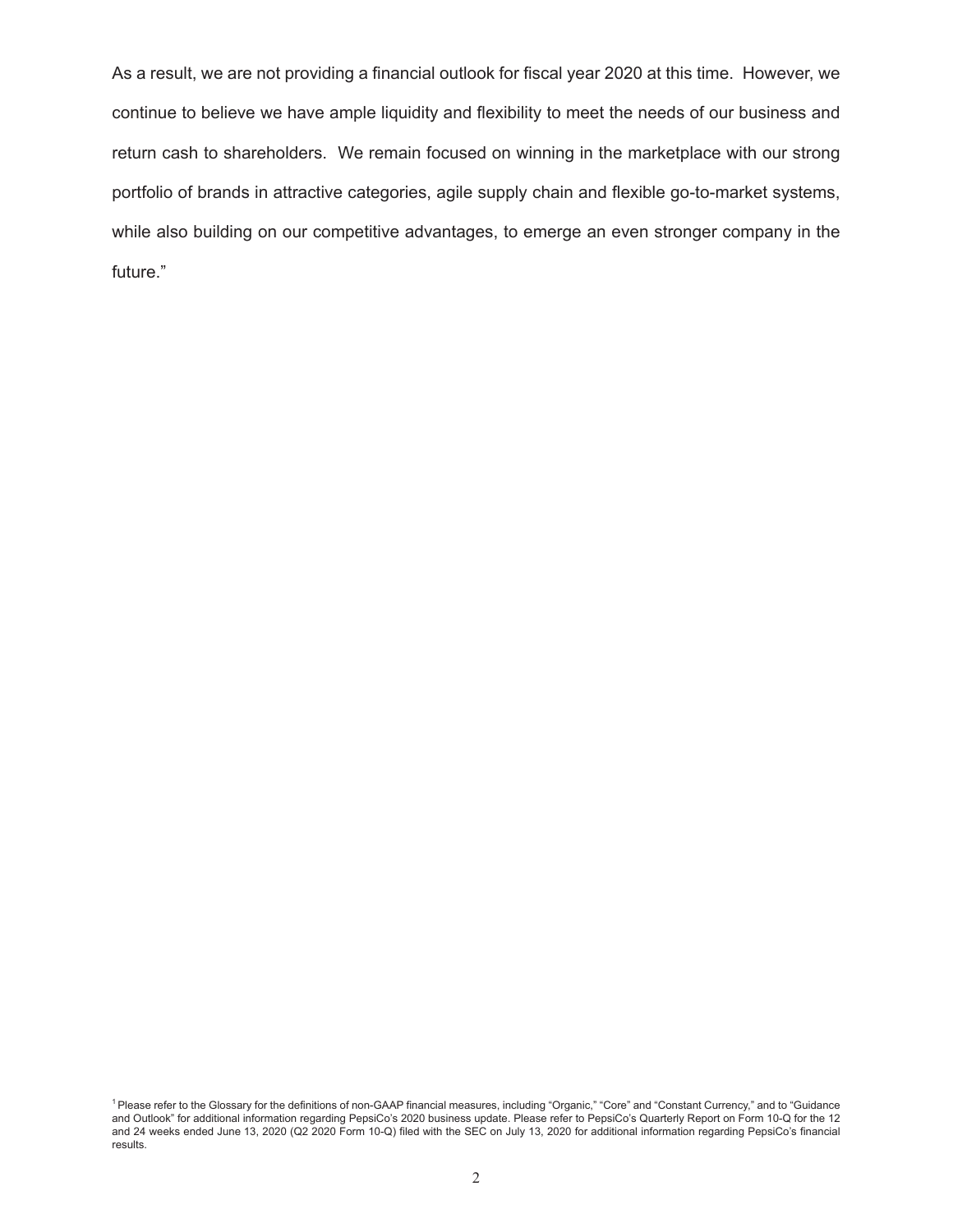# **Summary Second-Quarter 2020 Performance**

|                                                             |                                            | <b>Revenue</b>                                   | <b>Volume</b>                                                                      |                            |                                |                 |
|-------------------------------------------------------------|--------------------------------------------|--------------------------------------------------|------------------------------------------------------------------------------------|----------------------------|--------------------------------|-----------------|
|                                                             |                                            |                                                  | <b>Percentage Point Impact</b>                                                     |                            | <b>Organic Volume % Change</b> |                 |
|                                                             | <b>GAAP</b><br><b>Reported</b><br>% Change | Foreign<br><b>Exchange</b><br><b>Translation</b> | Acquisitions,<br>Divestitures,<br>and Other<br><b>Structural</b><br><b>Changes</b> | <b>Organic</b><br>% Change | <b>Food/Snack</b>              | <b>Beverage</b> |
| Frito-Lay North America                                     |                                            |                                                  | (0.5)                                                                              | 6                          | 3                              |                 |
| Quaker Foods North America                                  | 23                                         |                                                  |                                                                                    | 23                         | 26                             |                 |
| PepsiCo Beverages North<br>America                          | (7)                                        |                                                  | (1)                                                                                | (7)                        |                                | (10)            |
| Latin America                                               | (17)                                       | 17                                               |                                                                                    |                            |                                | (9)             |
| Europe                                                      | (9)                                        | 7                                                |                                                                                    | (2.5)                      | 2                              | 2               |
| Africa, Middle East and South<br>Asia                       | (1)                                        | $\overline{2}$                                   | (7)                                                                                | (7)                        | (6)                            | (26)            |
| Asia Pacific, Australia and New<br>Zealand and China Region | 10                                         | 5                                                |                                                                                    | 15                         | 14                             | (8)             |
| <b>Total</b>                                                | (3)                                        | 4                                                | (1)                                                                                |                            | 4                              | (11)            |

# **Operating Profit and EPS**

|                                                             |                                  | <b>Percentage Point Impact</b>          |                                                  |                                                     |
|-------------------------------------------------------------|----------------------------------|-----------------------------------------|--------------------------------------------------|-----------------------------------------------------|
|                                                             | <b>GAAP Reported</b><br>% Change | <b>Items Affecting</b><br>Comparability | Foreign<br><b>Exchange</b><br><b>Translation</b> | <b>Core Constant</b><br><b>Currency</b><br>% Change |
| Frito-Lay North America                                     | $\overline{2}$                   |                                         |                                                  | 2                                                   |
| Quaker Foods North America                                  | 55                               |                                         |                                                  | 55                                                  |
| PepsiCo Beverages North America                             | (42)                             | 5                                       |                                                  | (37)                                                |
| Latin America                                               | (22)                             | (4)                                     | 18                                               | (8)                                                 |
| Europe                                                      | 3                                | (17)                                    | 6                                                | (7)                                                 |
| Africa, Middle East and South Asia                          | (75)                             | 66                                      |                                                  | (9)                                                 |
| Asia Pacific, Australia and New Zealand and<br>China Region | 63                               | (35)                                    | 4                                                | 31                                                  |
| Corporate unallocated expenses                              | 21                               | 24                                      |                                                  | 45                                                  |
| <b>Total</b>                                                | (15)                             | 1                                       | 3                                                | (11)                                                |
|                                                             |                                  |                                         |                                                  |                                                     |
| <b>EPS</b>                                                  | (18)                             | $\overline{\mathbf{4}}$                 | 3                                                | (11)                                                |

*Note: Amounts may not sum due to rounding.*

*Organic revenue and core constant currency results are non-GAAP financial measures. Please refer to the reconciliation of GAAP and non-GAAP information in the attached exhibits and to the Glossary for definitions of "Organic," "Core" and "Constant Currency."*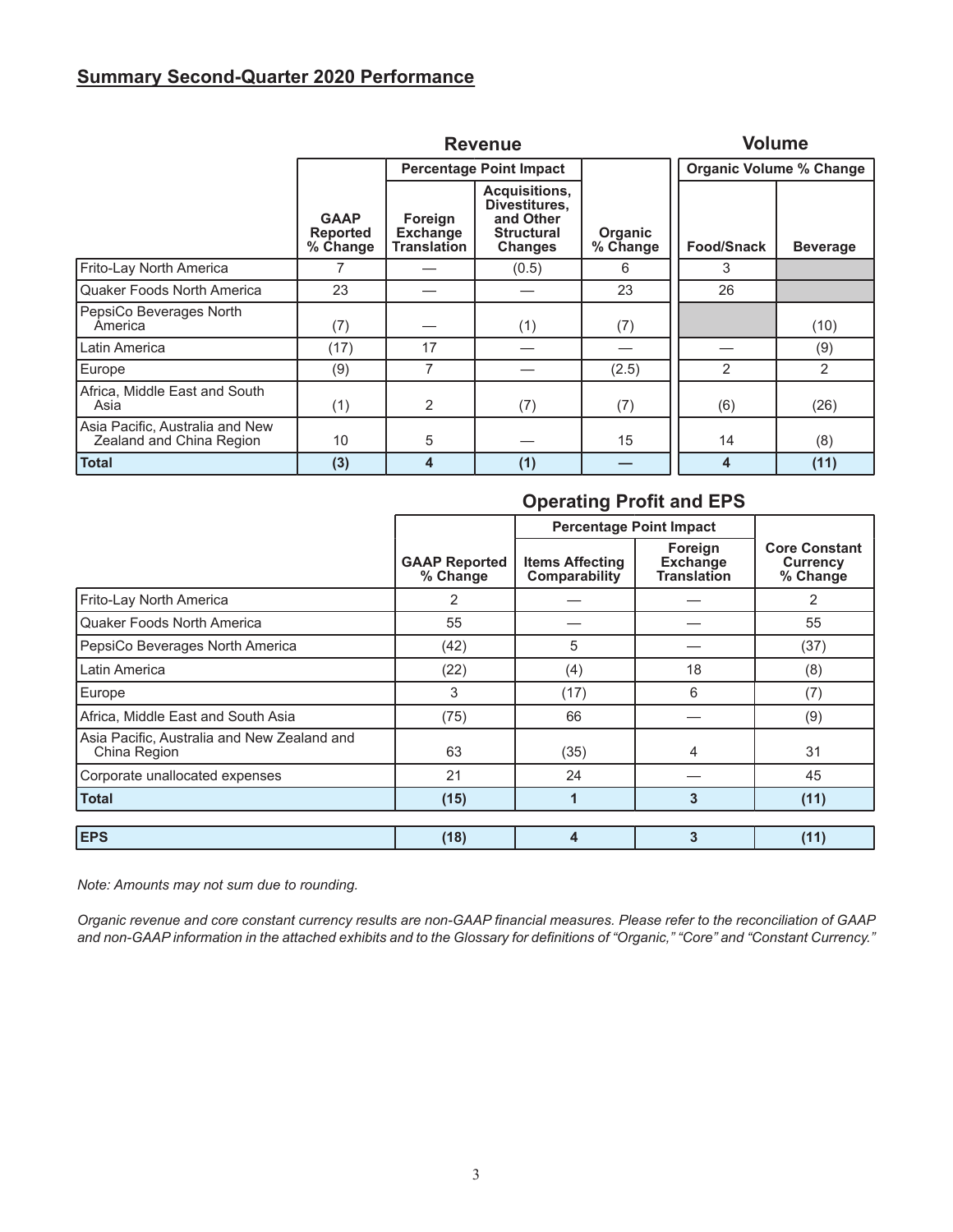### **Summary Year-to-Date 2020 Performance**

|                                                             |                                            | <b>Revenue</b>                                   | <b>Volume</b>                                                                      |                     |                                |                 |
|-------------------------------------------------------------|--------------------------------------------|--------------------------------------------------|------------------------------------------------------------------------------------|---------------------|--------------------------------|-----------------|
|                                                             |                                            |                                                  | <b>Percentage Point Impact</b>                                                     |                     | <b>Organic Volume % Change</b> |                 |
|                                                             | <b>GAAP</b><br><b>Reported</b><br>% Change | Foreign<br><b>Exchange</b><br><b>Translation</b> | Acquisitions,<br>Divestitures.<br>and Other<br><b>Structural</b><br><b>Changes</b> | Organic<br>% Change | <b>Food/Snack</b>              | <b>Beverage</b> |
| Frito-Lay North America                                     |                                            |                                                  |                                                                                    |                     | 4                              |                 |
| Quaker Foods North America                                  | 14                                         |                                                  |                                                                                    | 15                  | 17                             |                 |
| PepsiCo Beverages North<br>America                          |                                            |                                                  | (1)                                                                                | (1)                 |                                | (3)             |
| Latin America                                               | (8)                                        | 11                                               |                                                                                    | 3                   |                                | (3.5)           |
| Europe                                                      | (1)                                        | 4                                                |                                                                                    | 3                   | 3                              | 5               |
| Africa, Middle East and South<br>Asia                       | 2                                          |                                                  | (2)                                                                                |                     | 2                              | (15)            |
| Asia Pacific, Australia and New<br>Zealand and China Region | 8                                          | 3                                                |                                                                                    | 11                  | 10                             | (5)             |
| <b>Total</b>                                                | $\overline{2}$                             | $\overline{2}$                                   | (0.5)                                                                              | 3                   | 5                              | (4)             |

# **Operating Profit and EPS**

|                                                             |                                  | <b>Percentage Point Impact</b>          |                                                  |                                              |
|-------------------------------------------------------------|----------------------------------|-----------------------------------------|--------------------------------------------------|----------------------------------------------|
|                                                             | <b>GAAP Reported</b><br>% Change | <b>Items Affecting</b><br>Comparability | Foreign<br><b>Exchange</b><br><b>Translation</b> | <b>Core Constant</b><br>Currency<br>% Change |
| Frito-Lay North America                                     | 3                                |                                         |                                                  | 4                                            |
| <b>Quaker Foods North America</b>                           | 31                               |                                         |                                                  | 31                                           |
| PepsiCo Beverages North America                             | (36)                             | 3                                       |                                                  | (32)                                         |
| Latin America                                               | (12)                             | (2)                                     | 10                                               | (3)                                          |
| Europe                                                      | 9                                | (16)                                    | 5                                                | (2)                                          |
| Africa, Middle East and South Asia                          | (43)                             | 44                                      | (0.5)                                            |                                              |
| Asia Pacific, Australia and New Zealand and<br>China Region | 49                               | (20)                                    | 3                                                | 31                                           |
| Corporate unallocated expenses                              | 38                               | (27)                                    |                                                  | 12                                           |
| <b>Total</b>                                                | (10)                             | 5                                       | $\overline{2}$                                   | (4)                                          |
| <b>EPS</b>                                                  | (12)                             | 8                                       | $\overline{2}$                                   | (3)                                          |

*Note: Rows may not sum due to rounding.*

*Organic revenue and core constant currency results are non-GAAP financial measures. Please refer to the reconciliation of GAAP and non-GAAP information in the attached exhibits and to the Glossary for definitions of "Organic," "Core" and "Constant Currency."*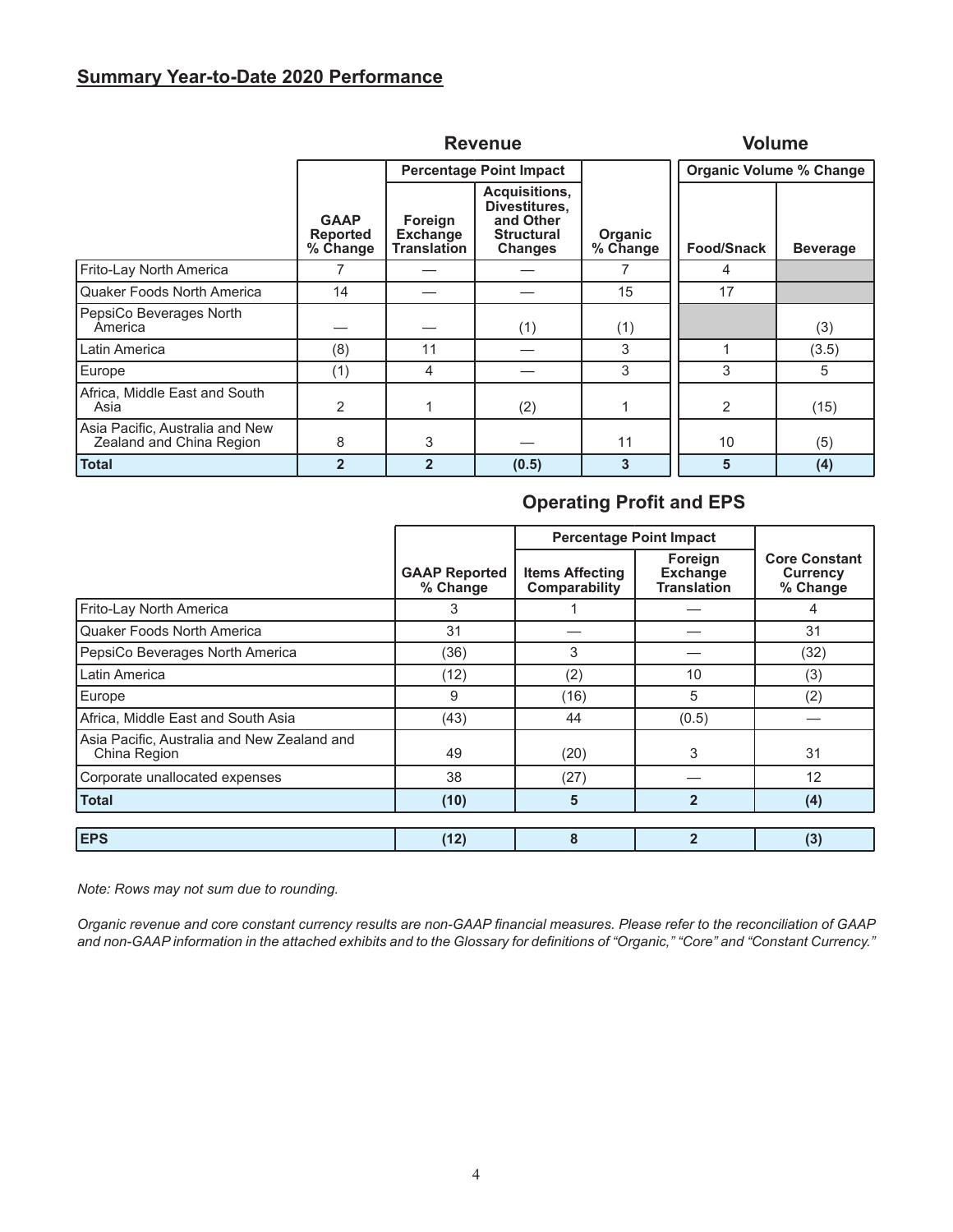# **Guidance and Outlook**

As previously disclosed, the Company's financial outlook regarding fiscal year 2020 is no longer applicable given the continued uncertainties associated with the magnitude and duration of the COVID-19 pandemic on its business.

However, the Company continues to expect:

- A core effective tax rate of approximately 21 percent; and
- Total cash returns to shareholders of approximately \$7.5 billion, comprised of dividends of \$5.5 billion and share repurchases of \$2 billion.

In addition, the Company now expects a 3 percentage-point foreign exchange translation headwind to negatively impact reported net revenue and core EPS performance based on current market consensus rates.

# **Earnings Discussion and Conference Call:**

At approximately 6:30 a.m. (Eastern time) today, the Company will post a pre-recorded management discussion of its second quarter 2020 results and business update at www.pepsico.com/investors. At 8:15 a.m. (Eastern time) today, the Company will host a live question and answer session with investors and financial analysts. Further details will be accessible on the Company's website at www.pepsico.com/ investors.

Contacts: Investor Relations Communications

investor@pepsico.com pepsicomediarelations@pepsico.com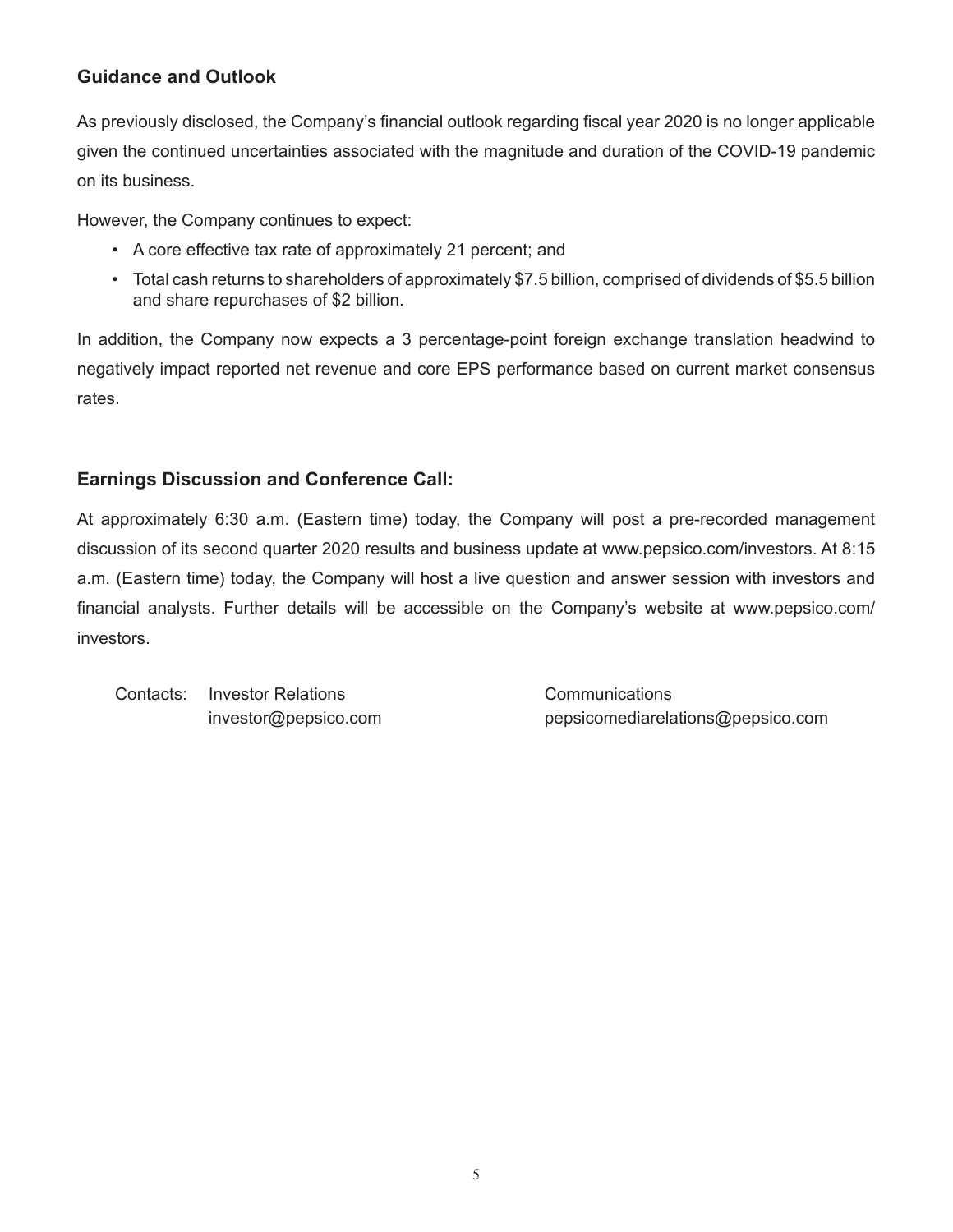#### **PepsiCo, Inc. and Subsidiaries Condensed Consolidated Statement of Income (in millions except per share amounts, unaudited)**

|                                                           | 12 Weeks Ended |           |               |           | 24 Weeks Ended |           |               |           |
|-----------------------------------------------------------|----------------|-----------|---------------|-----------|----------------|-----------|---------------|-----------|
|                                                           |                | 6/13/2020 |               | 6/15/2019 |                | 6/13/2020 |               | 6/15/2019 |
| <b>Net Revenue</b>                                        | $\mathcal{S}$  | 15,945    | $\mathcal{S}$ | 16,449    | $\mathcal{S}$  | 29,826    | $\mathcal{S}$ | 29,333    |
| Cost of sales                                             |                | 7,088     |               | 7,404     |                | 13,215    |               | 13,092    |
| Gross profit                                              |                | 8,857     |               | 9,045     |                | 16,611    |               | 16,241    |
| Selling, general and administrative expenses (a)          |                | 6,538     |               | 6,316     |                | 12,368    |               | 11,504    |
| <b>Operating Profit</b>                                   |                | 2,319     |               | 2,729     |                | 4,243     |               | 4,737     |
| Other pension and retiree medical benefits income         |                | 84        |               | 61        |                | 161       |               | 125       |
| Net interest expense and other                            |                | (235)     |               | (223)     |                | (525)     |               | (427)     |
| Income before income taxes                                |                | 2,168     |               | 2,567     |                | 3,879     |               | 4,435     |
| Provision for income taxes                                |                | 510       |               | 524       |                | 870       |               | 970       |
| Net income                                                |                | 1,658     |               | 2,043     |                | 3,009     |               | 3,465     |
| Less: Net income attributable to noncontrolling interests |                | 12        |               | 8         |                | 25        |               | 17        |
| <b>Net Income Attributable to PepsiCo</b>                 |                | 1,646     |               | 2,035     | S.             | 2,984     |               | 3,448     |
|                                                           |                |           |               |           |                |           |               |           |
| Diluted                                                   |                |           |               |           |                |           |               |           |
| Net income attributable to PepsiCo per common share       | $\mathbb{S}$   | 1.18      | - S           | 1.44      | $\mathbf{s}$   | 2.14      | - \$          | 2.44      |
| Weighted-average common shares outstanding                |                | 1,393     |               | 1,409     |                | 1,395     |               | 1,411     |

*(a) The increase in selling, general and administrative expenses for the 12 weeks ended June 13, 2020 as compared to the 12 weeks ended June 15, 2019, primarily reflects certain charges taken as a result of the COVID-19 pandemic and higher merger and integration charges. The increase in selling, general and administrative expenses for the 24 weeks ended June 13, 2020 as compared to the 24 weeks ended June 15, 2019, primarily reflects the charges taken as a result of the COVID-19 pandemic and higher merger and integration charges.*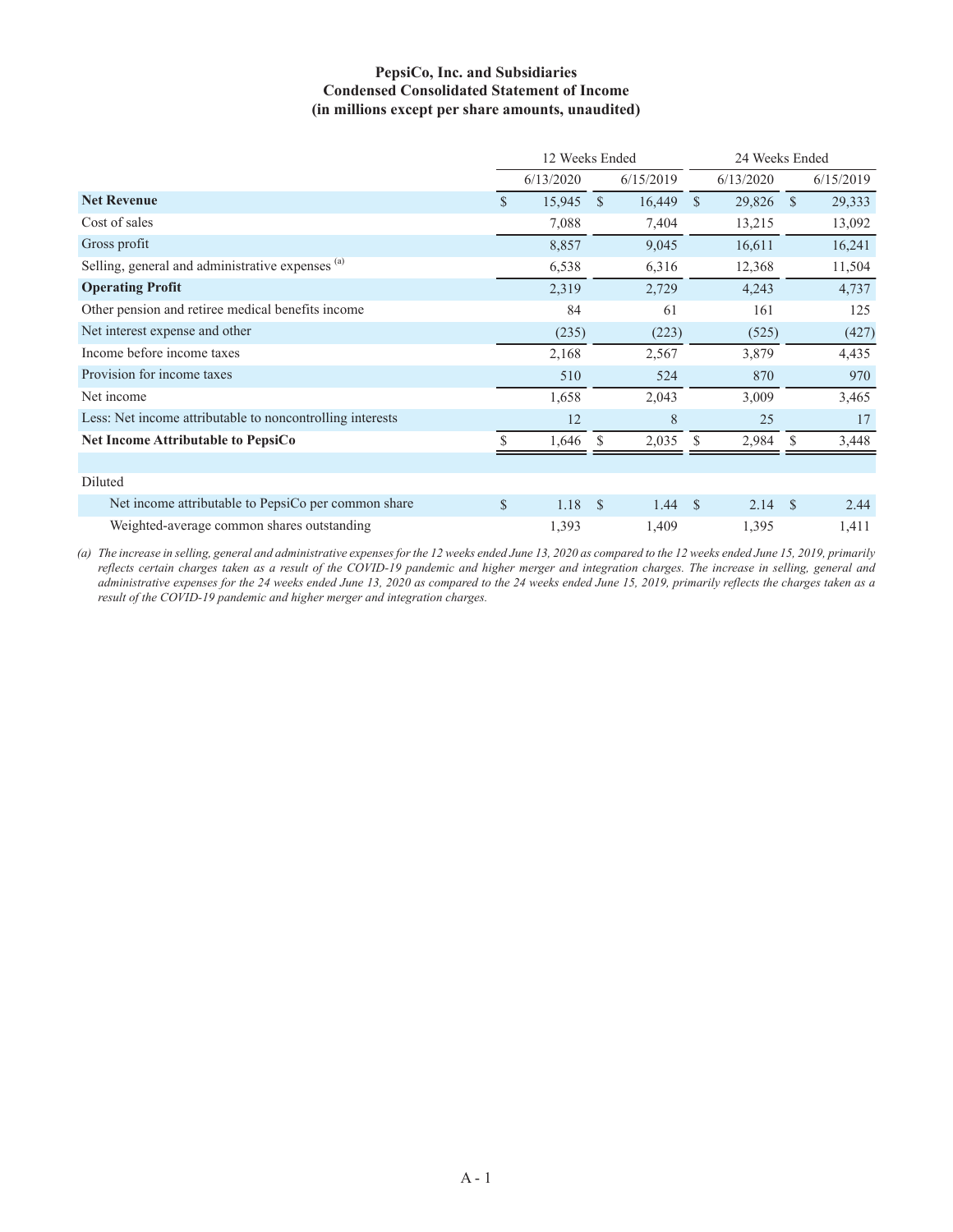### **PepsiCo, Inc. and Subsidiaries Supplemental Financial Information (in millions and unaudited)**

|                                                          | 12 Weeks Ended |           |               |           |               | 24 Weeks Ended |              |           |  |
|----------------------------------------------------------|----------------|-----------|---------------|-----------|---------------|----------------|--------------|-----------|--|
|                                                          |                | 6/13/2020 |               | 6/15/2019 |               | 6/13/2020      |              | 6/15/2019 |  |
| Net Revenue                                              |                |           |               |           |               |                |              |           |  |
| Frito-Lay North America                                  | \$             | 4,273     | \$            | 4,010     | \$            | 8,347          | S            | 7,825     |  |
| Quaker Foods North America                               |                | 664       |               | 540       |               | 1,298          |              | 1,134     |  |
| PepsiCo Beverages North America                          |                | 4,970     |               | 5,322     |               | 9,808          |              | 9,832     |  |
| Latin America                                            |                | 1,567     |               | 1,886     |               | 2,877          |              | 3,127     |  |
| Europe                                                   |                | 2,725     |               | 3,000     |               | 4,564          |              | 4,620     |  |
| Africa, Middle East and South Asia                       |                | 983       |               | 997       |               | 1,614          |              | 1,576     |  |
| Asia Pacific, Australia and New Zealand and China Region |                | 763       |               | 694       |               | 1,318          |              | 1,219     |  |
| Total                                                    | $\mathcal{S}$  | 15,945    | <sup>\$</sup> | 16,449    | \$            | 29,826         | $\mathbb{S}$ | 29,333    |  |
|                                                          |                |           |               |           |               |                |              |           |  |
| <b>Operating Profit</b>                                  |                |           |               |           |               |                |              |           |  |
| Frito-Lay North America                                  | \$             | 1,278     | \$            | 1,249     | $\mathcal{S}$ | 2,480          | <sup>S</sup> | 2,408     |  |
| Quaker Foods North America                               |                | 196       |               | 127       |               | 346            |              | 265       |  |
| PepsiCo Beverages North America                          |                | 397       |               | 690       |               | 694            |              | 1,079     |  |
| Latin America                                            |                | 219       |               | 278       |               | 450            |              | 508       |  |
| Europe                                                   |                | 351       |               | 339       |               | 497            |              | 454       |  |
| Africa, Middle East and South Asia                       |                | 59        |               | 236       |               | 193            |              | 341       |  |
| Asia Pacific, Australia and New Zealand and China Region |                | 189       |               | 116       |               | 331            |              | 222       |  |
| Corporate unallocated expenses                           |                | (370)     |               | (306)     |               | (748)          |              | (540)     |  |
| Total                                                    | \$             | 2,319     | S             | 2,729     | \$            | 4,243          | S            | 4,737     |  |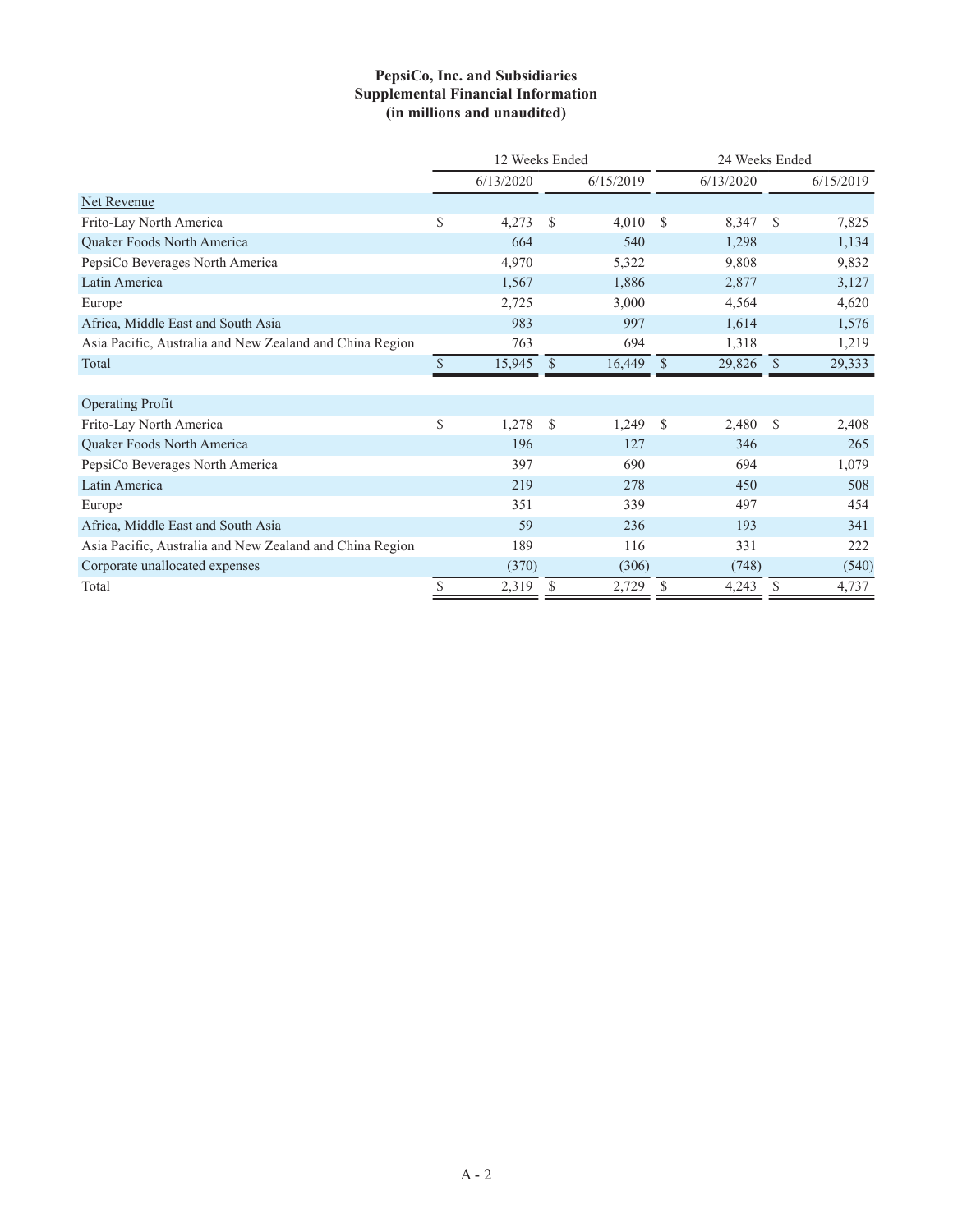### **PepsiCo, Inc. and Subsidiaries Condensed Consolidated Statement of Cash Flows (in millions, unaudited)**

|                                                                                          | 24 Weeks Ended |                |    |                |  |  |
|------------------------------------------------------------------------------------------|----------------|----------------|----|----------------|--|--|
|                                                                                          |                | 6/13/2020      |    | 6/15/2019      |  |  |
| <b>Operating Activities</b>                                                              |                |                |    |                |  |  |
| Net income                                                                               | \$             | 3,009          | \$ | 3,465          |  |  |
| Depreciation and amortization                                                            |                | 1,122          |    | 1,056          |  |  |
| Share-based compensation expense                                                         |                | 101            |    | 118            |  |  |
| Restructuring and impairment charges                                                     |                | 63             |    | 184            |  |  |
| Cash payments for restructuring charges                                                  |                | (109)          |    | (153)          |  |  |
| Pension and retiree medical plan expenses                                                |                | 80             |    | 98             |  |  |
| Pension and retiree medical plan contributions                                           |                | (293)          |    | (317)          |  |  |
| Deferred income taxes and other tax charges and credits                                  |                | 109            |    | 221            |  |  |
| Net tax related to the Tax Cuts and Jobs Act (TCJ Act)                                   |                |                |    | (29)           |  |  |
| Tax payments related to the TCJ Act                                                      |                |                |    | (393)          |  |  |
| Change in assets and liabilities:                                                        |                |                |    |                |  |  |
| Accounts and notes receivable                                                            |                | (1,101)        |    | (1,372)        |  |  |
| Inventories                                                                              |                | (827)          |    | (872)          |  |  |
| Prepaid expenses and other current assets                                                |                | (251)          |    | (336)          |  |  |
| Accounts payable and other current liabilities                                           |                | (1, 336)       |    | (521)          |  |  |
| Income taxes payable                                                                     |                | 448            |    | 202            |  |  |
| Other, net                                                                               |                | 447            |    | 37             |  |  |
| <b>Net Cash Provided by Operating Activities</b>                                         |                | 1,462          |    | 1,388          |  |  |
|                                                                                          |                |                |    |                |  |  |
| <b>Investing Activities</b>                                                              |                |                |    |                |  |  |
| Capital spending                                                                         |                | (1,188)        |    | (1,167)        |  |  |
| Sales of property, plant and equipment                                                   |                | 18             |    | 42             |  |  |
| Acquisitions, net of cash acquired, and investments in noncontrolled affiliates          |                | (5,649)        |    | (2, 424)       |  |  |
| <b>Divestitures</b>                                                                      |                | $\overline{4}$ |    | 270            |  |  |
| Short-term investments, by original maturity:                                            |                |                |    |                |  |  |
| More than three months - maturities                                                      |                |                |    | $\overline{4}$ |  |  |
| More than three months - sales                                                           |                |                |    | $\overline{c}$ |  |  |
| Three months or less, net                                                                |                | 18             |    | 8              |  |  |
| Other investing, net                                                                     |                | 35             |    | (6)            |  |  |
| <b>Net Cash Used for Investing Activities</b>                                            |                | (6, 762)       |    | (3,271)        |  |  |
|                                                                                          |                |                |    |                |  |  |
| <b>Financing Activities</b>                                                              |                |                |    |                |  |  |
| Proceeds from issuances of long-term debt                                                |                | 10,564         |    | 1,122          |  |  |
| Payments of long-term debt                                                               |                | (752)          |    | (2,953)        |  |  |
| Short-term borrowings, by original maturity:                                             |                |                |    |                |  |  |
| More than three months - proceeds                                                        |                | 3,663          |    | 6              |  |  |
| More than three months - payments                                                        |                | (1, 176)       |    |                |  |  |
| Three months or less, net                                                                |                | 461            |    | 652            |  |  |
| Cash dividends paid                                                                      |                | (2,677)        |    | (2,635)        |  |  |
| Share repurchases - common                                                               |                | (1, 137)       |    | (1,726)        |  |  |
| Proceeds from exercises of stock options                                                 |                | 120            |    | 210            |  |  |
| Withholding tax payments on restricted stock units and performance stock units converted |                | (79)           |    | (100)          |  |  |
| Other financing                                                                          |                | (16)           |    | (15)           |  |  |
| Net Cash Provided by/(Used for) Financing Activities                                     |                | 8,971          |    | (5, 439)       |  |  |
| Effect of exchange rate changes on cash and cash equivalents and restricted cash         |                | (252)          |    | 24             |  |  |
| Net Increase/(Decrease) in Cash and Cash Equivalents and Restricted Cash                 |                | 3,419          |    | (7,298)        |  |  |
| Cash and Cash Equivalents and Restricted Cash, Beginning of Year                         |                | 5,570          |    | 10,769         |  |  |
| Cash and Cash Equivalents and Restricted Cash, End of Period                             | $\mathbb{S}$   | 8,989 \$       |    | 3,471          |  |  |
|                                                                                          |                |                |    |                |  |  |
| <b>Supplemental Non-Cash Activity</b>                                                    |                |                |    |                |  |  |
| Right-of-use assets obtained in exchange for lease obligations                           | \$             | 302 \$         |    | 170            |  |  |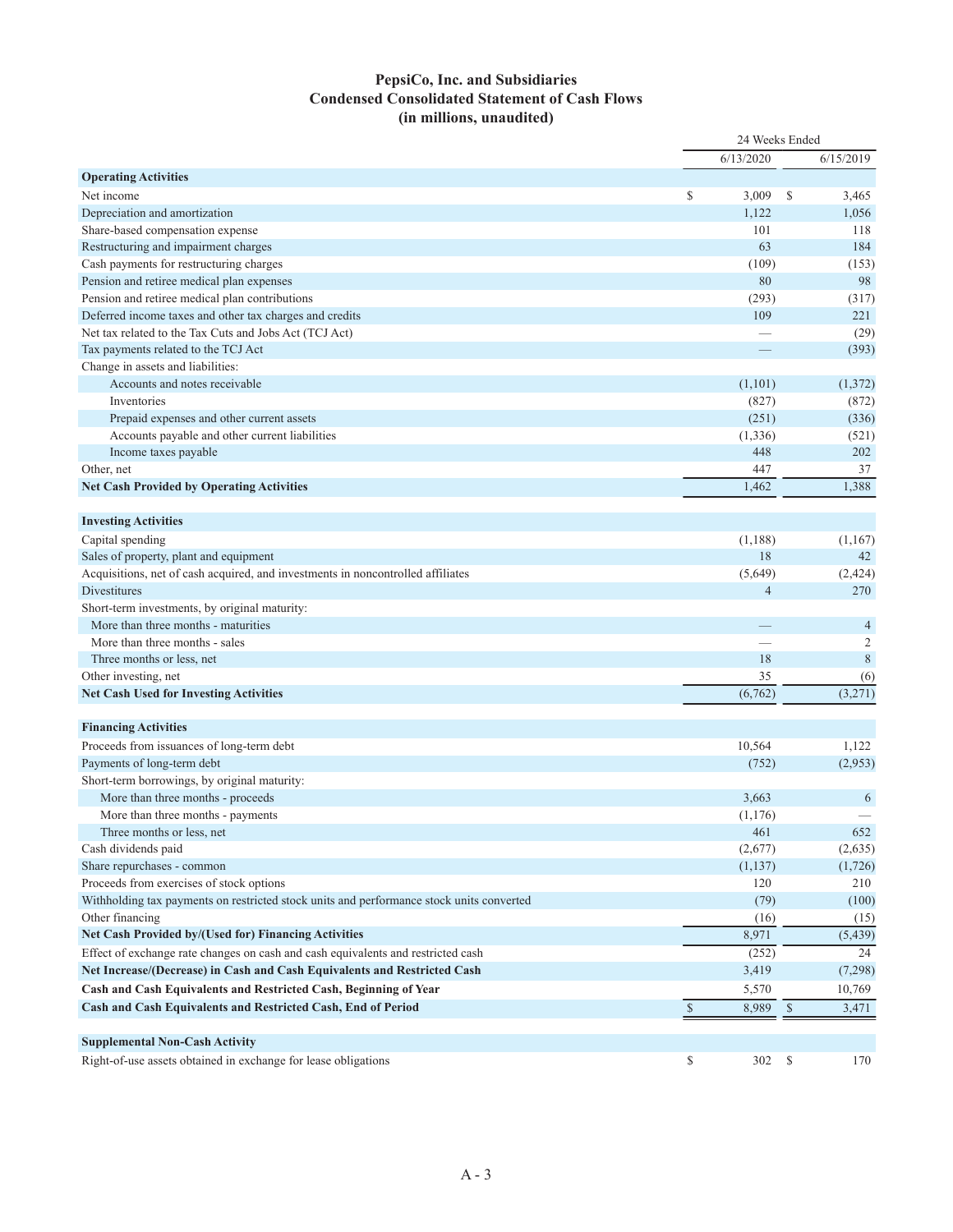### **PepsiCo, Inc. and Subsidiaries Condensed Consolidated Balance Sheet (in millions except per share amounts)**

|                                                                                                                                                                                       |      | (unaudited)<br>6/13/2020 |                           | 12/28/2019 |
|---------------------------------------------------------------------------------------------------------------------------------------------------------------------------------------|------|--------------------------|---------------------------|------------|
| <b>ASSETS</b>                                                                                                                                                                         |      |                          |                           |            |
| <b>Current Assets</b>                                                                                                                                                                 |      |                          |                           |            |
| Cash and cash equivalents                                                                                                                                                             | \$   | 8,927                    | $\mathcal{S}$             | 5,509      |
| Short-term investments                                                                                                                                                                |      | 196                      |                           | 229        |
| Accounts and notes receivable, net                                                                                                                                                    |      | 8,780                    |                           | 7,822      |
| Inventories:                                                                                                                                                                          |      |                          |                           |            |
| Raw materials and packaging                                                                                                                                                           |      | 1,869                    |                           | 1,395      |
| Work-in-process                                                                                                                                                                       |      | 344                      |                           | 200        |
| Finished goods                                                                                                                                                                        |      | 2,101                    |                           | 1,743      |
|                                                                                                                                                                                       |      | 4,314                    |                           | 3,338      |
| Prepaid expenses and other current assets                                                                                                                                             |      | 972                      |                           | 747        |
| <b>Total Current Assets</b>                                                                                                                                                           |      | 23,189                   |                           | 17,645     |
| Property, Plant and Equipment, net                                                                                                                                                    |      | 19,187                   |                           | 19,305     |
| Amortizable Intangible Assets, net                                                                                                                                                    |      | 1,465                    |                           | 1,433      |
| Goodwill                                                                                                                                                                              |      | 17,845                   |                           | 15,501     |
| Other indefinite-lived intangible assets                                                                                                                                              |      | 17,530                   |                           | 14,610     |
| <b>Indefinite-Lived Intangible Assets</b>                                                                                                                                             |      | 35,375                   |                           | 30,111     |
| <b>Investments in Noncontrolled Affiliates</b>                                                                                                                                        |      | 2,715                    |                           | 2,683      |
| <b>Deferred Income Taxes</b>                                                                                                                                                          |      | 4,351                    |                           | 4,359      |
| <b>Other Assets</b>                                                                                                                                                                   |      | 3,243                    |                           | 3,011      |
| <b>Total Assets</b>                                                                                                                                                                   | $\$$ | 89,525                   | $\mathcal{S}$             | 78,547     |
|                                                                                                                                                                                       |      |                          |                           |            |
| <b>LIABILITIES AND EQUITY</b>                                                                                                                                                         |      |                          |                           |            |
| <b>Current Liabilities</b>                                                                                                                                                            |      |                          |                           |            |
| Short-term debt obligations                                                                                                                                                           | \$   | 6,607                    | $\boldsymbol{\mathsf{S}}$ | 2,920      |
| Accounts payable and other current liabilities                                                                                                                                        |      | 17,220                   |                           | 17,541     |
| <b>Total Current Liabilities</b>                                                                                                                                                      |      | 23,827                   |                           | 20,461     |
| <b>Long-Term Debt Obligations</b>                                                                                                                                                     |      | 38,371                   |                           | 29,148     |
| <b>Deferred Income Taxes</b>                                                                                                                                                          |      | 4,203                    |                           | 4,091      |
| <b>Other Liabilities</b>                                                                                                                                                              |      | 10,537                   |                           | 9,979      |
| <b>Total Liabilities</b>                                                                                                                                                              |      | 76,938                   |                           | 63,679     |
| Commitments and contingencies                                                                                                                                                         |      |                          |                           |            |
| PepsiCo Common Shareholders' Equity                                                                                                                                                   |      |                          |                           |            |
| Common stock, par value $1^2/\cancel{3}\cancel{6}$ per share (authorized 3,600 shares; issued, net of repurchased common<br>stock at par value: 1,385 and 1,391 shares, respectively) |      | 23                       |                           | 23         |
| Capital in excess of par value                                                                                                                                                        |      | 3,772                    |                           | 3,886      |
| Retained earnings                                                                                                                                                                     |      | 62,145                   |                           | 61,946     |
| Accumulated other comprehensive loss                                                                                                                                                  |      | (15,778)                 |                           | (14,300)   |
| Repurchased common stock, in excess of par value (482 and 476 shares, respectively)                                                                                                   |      | (37,671)                 |                           | (36,769)   |
| <b>Total PepsiCo Common Shareholders' Equity</b>                                                                                                                                      |      | 12,491                   |                           | 14,786     |
| Noncontrolling interests                                                                                                                                                              |      | 96                       |                           | 82         |
| <b>Total Equity</b>                                                                                                                                                                   |      | 12,587                   |                           | 14,868     |
| <b>Total Liabilities and Equity</b>                                                                                                                                                   | \$   | 89,525                   | $\mathcal{S}$             | 78,547     |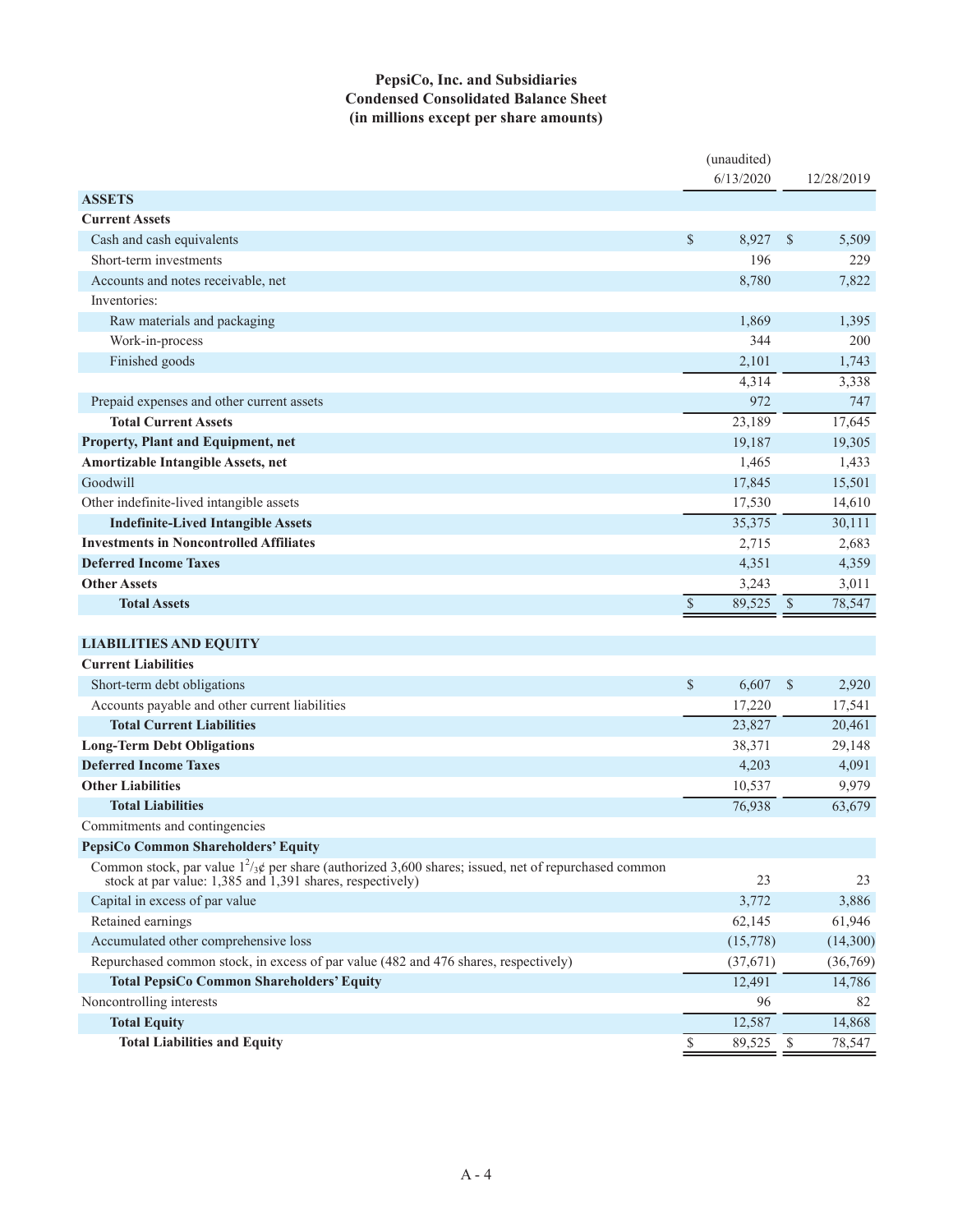#### **Non-GAAP Measures**

In discussing financial results, the Company refers to the following measures which are not in accordance with U.S. Generally Accepted Accounting Principles (GAAP): core results, core constant currency results and organic revenue growth. We use these non-GAAP financial measures internally to make operating and strategic decisions, including the preparation of our annual operating plan, evaluation of our overall business performance and as a factor in determining compensation for certain employees. We believe presenting non-GAAP financial measures provides additional information to facilitate comparison of our historical operating results and trends in our underlying operating results, and provides additional transparency on how we evaluate our business. We also believe presenting these measures allows investors to view our performance using the same measures that we use in evaluating our financial and business performance and trends.

We consider quantitative and qualitative factors in assessing whether to adjust for the impact of items that may be significant or that could affect an understanding of our ongoing financial and business performance or trends. Examples of items for which we may make adjustments include: amounts related to mark-to-market gains or losses (non-cash); charges related to restructuring plans; amounts associated with mergers, acquisitions, divestitures and other structural changes; pension and retiree medical related items; charges or adjustments related to the enactment of new laws, rules or regulations, such as significant tax law changes; amounts related to the resolution of tax positions; tax benefits related to reorganizations of our operations; debt redemptions, cash tender or exchange offers; asset impairments (non-cash); and remeasurements of net monetary assets. See below for a description of adjustments to our U.S. GAAP financial measures included herein.

Non-GAAP information should be considered as supplemental in nature and is not meant to be considered in isolation or as a substitute for the related financial information prepared in accordance with U.S. GAAP. In addition, our non-GAAP financial measures may not be the same as or comparable to similar non-GAAP measures presented by other companies.

#### **Glossary**

We use the following definitions when referring to our non-GAAP financial measures, which may not be the same as or comparable to similar measures presented by other companies:

Acquisitions and divestitures: All mergers and acquisitions activity, including the impact of acquisitions, divestitures and changes in ownership or control in consolidated subsidiaries and nonconsolidated equity investees.

Beverage volume: Volume shipped to retailers and independent distributors from both PepsiCo and our independent bottlers.

Bottler case sales (BCS): Measure of physical beverage volume shipped to retailers and independent distributors from both PepsiCo and our independent bottlers.

Concentrate shipments and equivalents (CSE): Measure of our physical beverage volume shipments to independent bottlers, retailers and independent distributors.

Constant currency: Financial results assuming constant foreign currency exchange rates used for translation based on the rates in effect for the comparable prior-year period. In order to compute our constant currency results, we multiply or divide, as appropriate, our current year U.S. dollar results by the current year average foreign exchange rates and then multiply or divide, as appropriate, those amounts by the prior year average foreign exchange rates.

Core: Core results are non-GAAP financial measures which exclude certain items from our historical results. For further information regarding these excluded items for the 12 and 24 weeks ended June 13, 2020 and June 15, 2019, refer to "Items Affecting Comparability" in "Item 2 – Management's Discussion and Analysis of Financial Condition and Results of Operations" in our Q2 2020 Form 10-Q. For the periods presented, core results exclude the following items:

#### *Mark-to-market net impact*

Mark-to-market net gains and losses on commodity derivatives in corporate unallocated expenses. These gains and losses are subsequently reflected in division results when the divisions recognize the cost of the underlying commodity in operating profit.

#### *Restructuring and impairment charges*

Expenses related to the multi-year productivity plan publicly announced in 2019.

#### *Inventory fair value adjustments and merger and integration charges*

In the 24 weeks ended June 13, 2020, charges related to our acquisitions of BFY Brands, Inc. (BFY Brands), Rockstar Energy Beverages (Rockstar) and Pioneer Food Group Ltd. (Pioneer Foods).

In the 24 weeks ended June 15, 2019, charges primarily related to our acquisition of SodaStream International Ltd.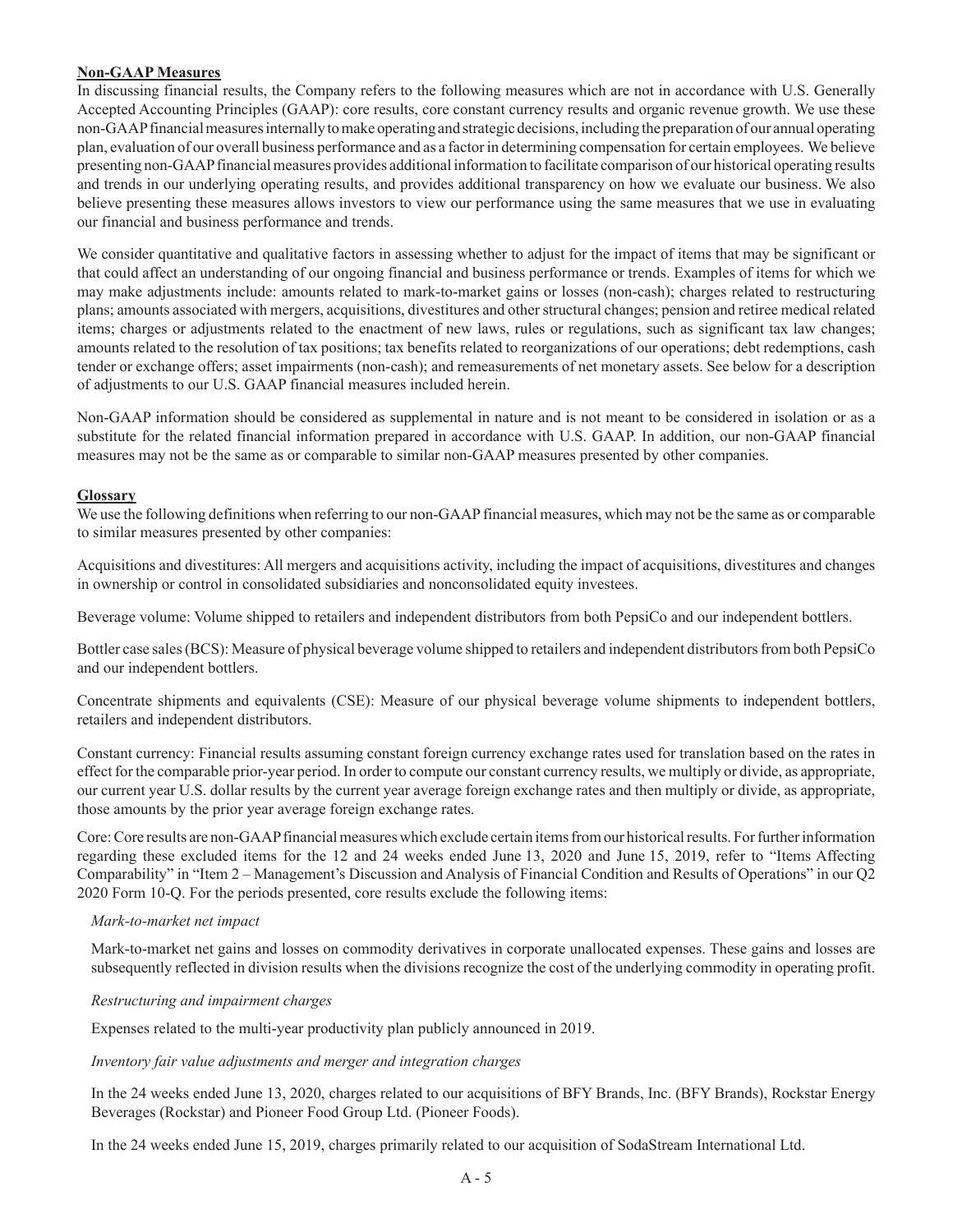#### *Net tax related to the Tax Cuts and Jobs Act*

During the fourth quarter of 2017, the TCJ Act was enacted in the United States. In periods subsequent to the enactment of the TCJ Act, we recognized certain tax benefits and/or expenses associated therewith.

Effective net pricing: Reflects the year-over-year impact of discrete pricing actions, sales incentive activities and mix resulting from selling varying products in different package sizes and in different countries.

Organic revenue growth: A measure that adjusts for impacts of acquisitions, divestitures and other structural changes, foreign exchange translation and, when applicable, the impact of the 53rd reporting week.

#### *2020 core effective tax rate*

Our 2020 core effective tax rate expectation excludes the mark-to-market net impact included in corporate unallocated expenses and restructuring and impairment charges. We are not able to reconcile our full year projected 2020 core effective tax rate to our full year projected 2020 reported effective tax rate because we are unable to predict the 2020 impact of foreign exchange or the mark-to-market net impact on commodity derivatives due to the unpredictability of future changes in foreign exchange rates and commodity prices. Therefore, we are unable to provide a reconciliation of this measure.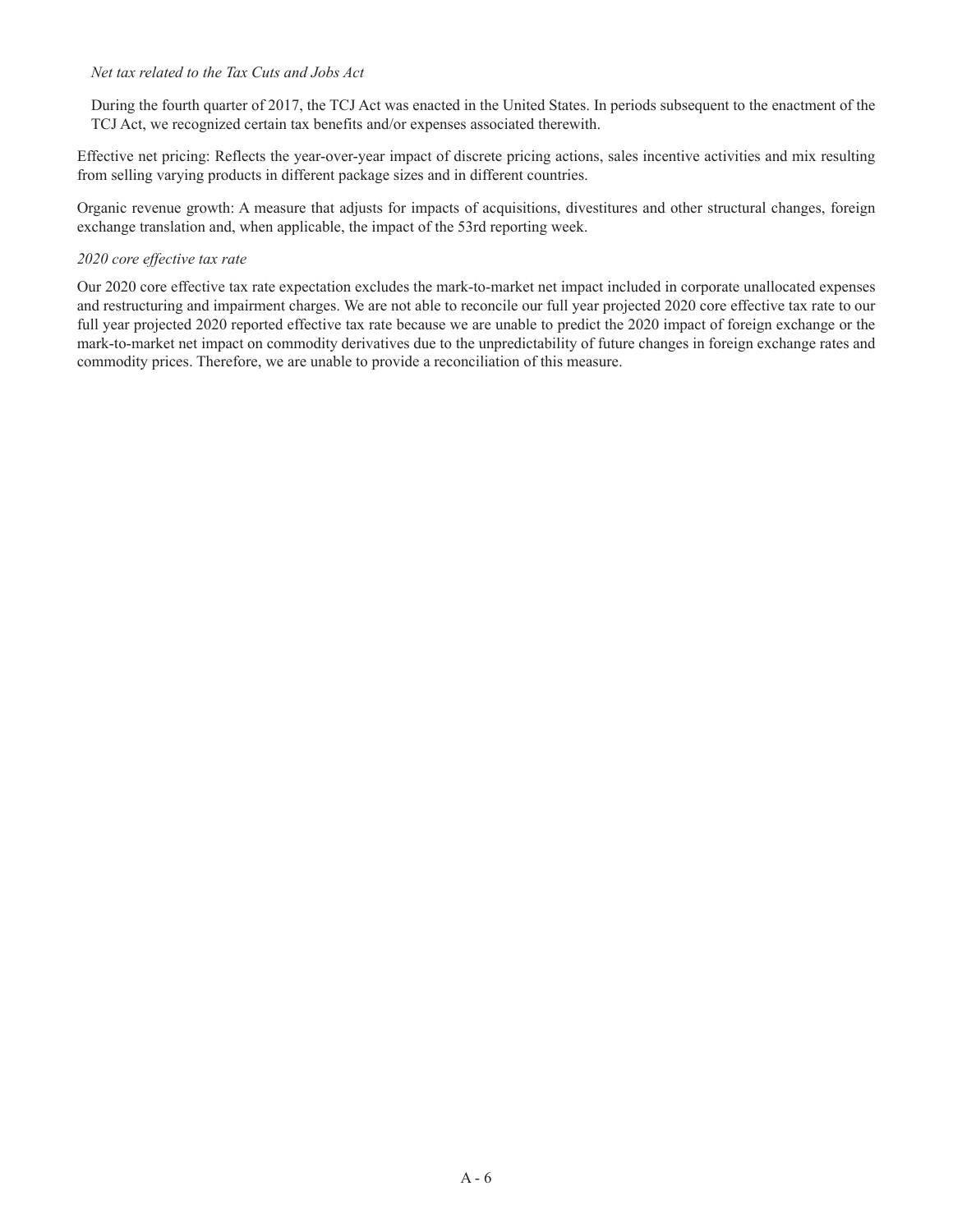### **PepsiCo, Inc. and Subsidiaries Reconciliation of GAAP and Non-GAAP Information Organic Revenue Growth Rates 12 and 24 Weeks Ended June 13, 2020 (unaudited)**

|                                                          | 12 Weeks Ended 6/13/2020                   |                                    |                                                                                                                                                                                                                                                                                                                                                                                               |                                                              |              |                          |  |  |  |
|----------------------------------------------------------|--------------------------------------------|------------------------------------|-----------------------------------------------------------------------------------------------------------------------------------------------------------------------------------------------------------------------------------------------------------------------------------------------------------------------------------------------------------------------------------------------|--------------------------------------------------------------|--------------|--------------------------|--|--|--|
|                                                          |                                            |                                    | Impact of                                                                                                                                                                                                                                                                                                                                                                                     |                                                              | Impact of    |                          |  |  |  |
| Net Revenue Year over Year % Change                      | Reported<br>$%$ Change,<br>GAAP<br>Measure | Foreign<br>exchange<br>translation | Acquisitions<br>and<br>divestitures <sup>(a)</sup>                                                                                                                                                                                                                                                                                                                                            | Organic<br>$%$ Change,<br>Non-GAAP<br>Measure <sup>(b)</sup> | Volume $(c)$ | Effective net<br>pricing |  |  |  |
| Frito-Lay North America                                  | $7\%$                                      | $\hspace{0.1mm}-\hspace{0.1mm}$    | (0.5)                                                                                                                                                                                                                                                                                                                                                                                         | $6\%$                                                        |              |                          |  |  |  |
| <b>Ouaker Foods North America</b>                        | $23 \%$                                    |                                    |                                                                                                                                                                                                                                                                                                                                                                                               | 23 %                                                         | 26           | (3)                      |  |  |  |
| PepsiCo Beverages North America                          | (7)%                                       | $\hspace{0.1mm}-\hspace{0.1mm}$    | (1)                                                                                                                                                                                                                                                                                                                                                                                           | (7)%                                                         | (11)         | 3                        |  |  |  |
| Latin America                                            | (17)%                                      | 17                                 |                                                                                                                                                                                                                                                                                                                                                                                               | $-$ %                                                        | (1)          |                          |  |  |  |
| Europe                                                   | $(9)\%$                                    |                                    | $\hspace{1.0cm} \overline{\hspace{1.0cm} \hspace{1.0cm} \hspace{1.0cm} } \hspace{1.0cm} \hspace{1.0cm} \overline{\hspace{1.0cm} \hspace{1.0cm} \hspace{1.0cm} } \hspace{1.0cm} \hspace{1.0cm} \overline{\hspace{1.0cm} \hspace{1.0cm} \hspace{1.0cm} } \hspace{1.0cm} \hspace{1.0cm} \overline{\hspace{1.0cm} \hspace{1.0cm} \hspace{1.0cm} } \hspace{1.0cm} \hspace{1.0cm} \hspace{1.0cm} }$ | $(2.5)\%$                                                    | (1)          | (2)                      |  |  |  |
| Africa, the Middle East and South Asia                   | $(1)\%$                                    | $\overline{2}$                     | (7)                                                                                                                                                                                                                                                                                                                                                                                           | (7)%                                                         | (8)          | 1.5                      |  |  |  |
| Asia Pacific, Australia and New Zealand and China Region | $10\%$                                     |                                    | $\hspace{1.0cm} \overline{\hspace{1.0cm} \hspace{1.0cm} \hspace{1.0cm} } \hspace{1.0cm} \hspace{1.0cm} \overline{\hspace{1.0cm} \hspace{1.0cm} \hspace{1.0cm} } \hspace{1.0cm} \hspace{1.0cm} \overline{\hspace{1.0cm} \hspace{1.0cm} \hspace{1.0cm} } \hspace{1.0cm} \hspace{1.0cm} \overline{\hspace{1.0cm} \hspace{1.0cm} \hspace{1.0cm} } \hspace{1.0cm} \hspace{1.0cm} \hspace{1.0cm} }$ | $15\%$                                                       | 11           | 3                        |  |  |  |
| <b>Total</b>                                             | $(3)\%$                                    | 4                                  | (1)                                                                                                                                                                                                                                                                                                                                                                                           | $- \frac{9}{6}$                                              | (2)          | 1.5                      |  |  |  |

|                                                          |                                          | 24 Weeks Ended 6/13/2020           |                                                                                                                                                                                                                                                                                                                                                                                               |                                                              |                             |                          |  |  |  |  |  |  |
|----------------------------------------------------------|------------------------------------------|------------------------------------|-----------------------------------------------------------------------------------------------------------------------------------------------------------------------------------------------------------------------------------------------------------------------------------------------------------------------------------------------------------------------------------------------|--------------------------------------------------------------|-----------------------------|--------------------------|--|--|--|--|--|--|
|                                                          |                                          |                                    | Impact of                                                                                                                                                                                                                                                                                                                                                                                     |                                                              | Impact of                   |                          |  |  |  |  |  |  |
| Net Revenue Year over Year % Change                      | Reported<br>% Change,<br>GAAP<br>Measure | Foreign<br>exchange<br>translation | Acquisitions<br>and<br>divestitures <sup>(d)</sup>                                                                                                                                                                                                                                                                                                                                            | Organic<br>$%$ Change,<br>Non-GAAP<br>Measure <sup>(b)</sup> | Volume <sup>(c)</sup>       | Effective net<br>pricing |  |  |  |  |  |  |
| Frito-Lay North America                                  | $7\%$                                    |                                    |                                                                                                                                                                                                                                                                                                                                                                                               | $7\%$                                                        | 4.5                         |                          |  |  |  |  |  |  |
| Quaker Foods North America                               | $14\%$                                   |                                    |                                                                                                                                                                                                                                                                                                                                                                                               | $15\%$                                                       | 17                          | (2)                      |  |  |  |  |  |  |
| PepsiCo Beverages North America                          | $- \frac{9}{6}$                          |                                    | (1)                                                                                                                                                                                                                                                                                                                                                                                           | $(1)\%$                                                      | (3)                         |                          |  |  |  |  |  |  |
| Latin America                                            | $(8)\%$                                  | 11                                 |                                                                                                                                                                                                                                                                                                                                                                                               | $3\%$                                                        |                             | $\overline{2}$           |  |  |  |  |  |  |
| Europe                                                   | $(1)\%$                                  | 4                                  | $\hspace{1.0cm} \overline{\hspace{1.0cm} \hspace{1.0cm} \hspace{1.0cm} } \hspace{1.0cm} \hspace{1.0cm} \overline{\hspace{1.0cm} \hspace{1.0cm} \hspace{1.0cm} } \hspace{1.0cm} \hspace{1.0cm} \overline{\hspace{1.0cm} \hspace{1.0cm} \hspace{1.0cm} } \hspace{1.0cm} \hspace{1.0cm} \overline{\hspace{1.0cm} \hspace{1.0cm} \hspace{1.0cm} } \hspace{1.0cm} \hspace{1.0cm} \hspace{1.0cm} }$ | $3\%$                                                        | $\sqrt{2}$<br>$\mathcal{I}$ |                          |  |  |  |  |  |  |
| Africa, Middle East and South Asia                       | $2\%$                                    |                                    | (2)                                                                                                                                                                                                                                                                                                                                                                                           | $1\%$                                                        | (1)                         | $\overline{2}$           |  |  |  |  |  |  |
| Asia Pacific, Australia and New Zealand and China Region | $8\%$                                    | 3                                  | $\qquad \qquad - \qquad$                                                                                                                                                                                                                                                                                                                                                                      | $11\%$                                                       |                             |                          |  |  |  |  |  |  |
| Total                                                    | $2\%$                                    | $\bigcap$                          | (0.5)                                                                                                                                                                                                                                                                                                                                                                                         | $3\%$                                                        | $\bigcap$                   | $\overline{2}$           |  |  |  |  |  |  |

*(a) Adjustments primarily reflect Pioneer Foods (AMESA), as well as Rockstar (PBNA) and BFY Brands (FLNA). The contribution from the acquisition of Rockstar reflects the incremental consolidated net revenue reported for Rockstar in excess of the net revenue we reported under our previous distribution arrangement.*

*(b) Organic revenue growth is a financial measure that is not in accordance with GAAP.*

*(c) Excludes the impact of acquisitions and divestitures. In certain instances, volume growth varies from the amounts disclosed in the Summary Second-Quarter 2020 Performance and Summary Year-to-Date 2020 Performance tables on pages 3 and 4, respectively, due to nonconsolidated joint venture volume, and, for our beverage businesses, temporary timing differences between BCS and CSE, as well as the mix of beverage volume sold by our company-owned and franchise-owned bottlers. Our net revenue excludes nonconsolidated joint venture volume, and, for our franchise-owned beverage businesses, is based on CSE.*

*(d) Adjustments primarily reflect Pioneer Foods (AMESA) and Rockstar (PBNA). The contribution from the acquisition of Rockstar reflects the incremental consolidated net revenue reported for Rockstar in excess of the net revenue we reported under our previous distribution arrangement.*

*Note – Amounts may not sum due to rounding.*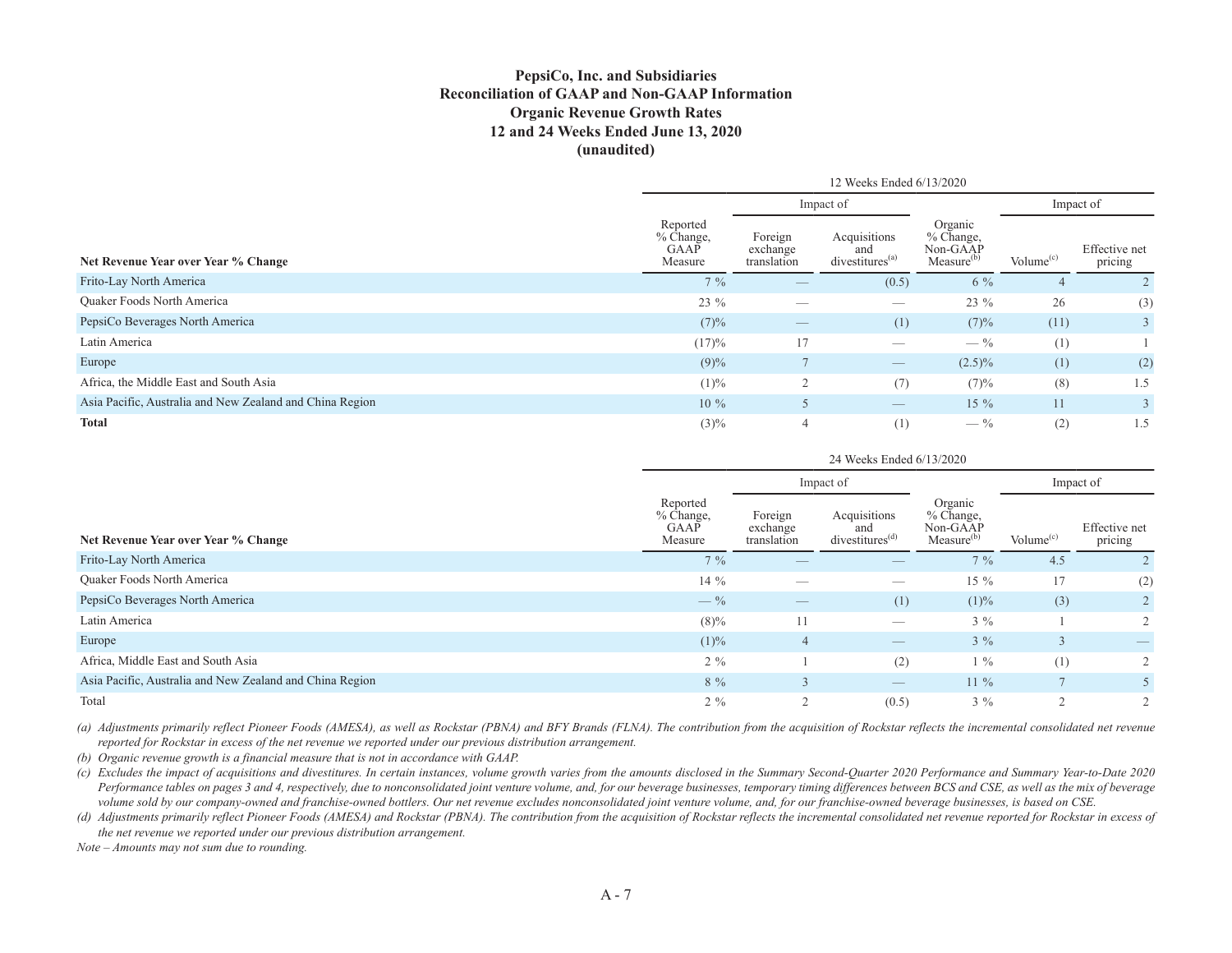#### **PepsiCo, Inc. and Subsidiaries Reconciliation of GAAP and Non-GAAP Information (continued) Year over Year Growth Rates 12 and 24 Weeks Ended June 13, 2020 (unaudited)**

|                                                               | 12 Weeks Ended 6/13/2020<br>Impact of Items Affecting Comparability |                                                                                                                                                                                                                                                                                                                                                                                               |                                            |                                                                                    |                                                         |                                    |                                                                                 |  |  |  |  |  |  |
|---------------------------------------------------------------|---------------------------------------------------------------------|-----------------------------------------------------------------------------------------------------------------------------------------------------------------------------------------------------------------------------------------------------------------------------------------------------------------------------------------------------------------------------------------------|--------------------------------------------|------------------------------------------------------------------------------------|---------------------------------------------------------|------------------------------------|---------------------------------------------------------------------------------|--|--|--|--|--|--|
|                                                               |                                                                     |                                                                                                                                                                                                                                                                                                                                                                                               |                                            |                                                                                    |                                                         | Impact of                          |                                                                                 |  |  |  |  |  |  |
| Year over Year % Change                                       | Reported<br>% Change,<br><b>GAAP</b> Measure                        | Mark-to-<br>market net<br>impact                                                                                                                                                                                                                                                                                                                                                              | Restructuring<br>and impairment<br>charges | Inventory fair<br>value<br>adjustments<br>and merger and<br>integration<br>charges | Core<br>% Change,<br>Non-GAAP<br>Measure <sup>(a)</sup> | Foreign<br>exchange<br>translation | Core<br>Constant<br>Currency<br>% Change,<br>Non-GAAP<br>Measure <sup>(a)</sup> |  |  |  |  |  |  |
| Frito-Lay North America                                       | $2\%$                                                               |                                                                                                                                                                                                                                                                                                                                                                                               |                                            |                                                                                    | $2\%$                                                   |                                    | $2\%$                                                                           |  |  |  |  |  |  |
| <b>Ouaker Foods North America</b>                             | 55 %                                                                | -                                                                                                                                                                                                                                                                                                                                                                                             | __                                         |                                                                                    | 55 %                                                    | $\hspace{0.05cm}$                  | 55 %                                                                            |  |  |  |  |  |  |
| PepsiCo Beverages North America                               | (42)%                                                               | $\hspace{1.0cm} \overline{\hspace{1.0cm} \hspace{1.0cm} \hspace{1.0cm} } \hspace{1.0cm} \hspace{1.0cm} \overline{\hspace{1.0cm} \hspace{1.0cm} \hspace{1.0cm} } \hspace{1.0cm} \hspace{1.0cm} \overline{\hspace{1.0cm} \hspace{1.0cm} \hspace{1.0cm} } \hspace{1.0cm} \hspace{1.0cm} \overline{\hspace{1.0cm} \hspace{1.0cm} \hspace{1.0cm} } \hspace{1.0cm} \hspace{1.0cm} \hspace{1.0cm} }$ | (1.5)                                      |                                                                                    | (37)%                                                   | $\hspace{0.1mm}-\hspace{0.1mm}$    | (37)%                                                                           |  |  |  |  |  |  |
| Latin America                                                 | $(22)\%$                                                            |                                                                                                                                                                                                                                                                                                                                                                                               | (4)                                        |                                                                                    | $(25)\%$                                                | 18                                 | $(8)\%$                                                                         |  |  |  |  |  |  |
| Europe                                                        | $3\%$                                                               | $\hspace{0.1mm}-\hspace{0.1mm}$                                                                                                                                                                                                                                                                                                                                                               | (11)                                       | (6)                                                                                | $(14)\%$                                                | 6                                  | (7)%                                                                            |  |  |  |  |  |  |
| Africa, Middle East and South Asia                            | (75)%                                                               |                                                                                                                                                                                                                                                                                                                                                                                               | (1)                                        | 67                                                                                 | $(9)\%$                                                 | $\overbrace{\hspace{25mm}}^{}$     | (9)%                                                                            |  |  |  |  |  |  |
| Asia Pacific, Australia and New Zealand and China Region      | 63 %                                                                |                                                                                                                                                                                                                                                                                                                                                                                               | (35)                                       |                                                                                    | 28 %                                                    | $\overline{4}$                     | 31 %                                                                            |  |  |  |  |  |  |
| Corporate unallocated expenses                                | $21\%$                                                              | 20                                                                                                                                                                                                                                                                                                                                                                                            | 10                                         | (6)                                                                                | 45 %                                                    | $\hspace{0.05cm}$                  | 45 %                                                                            |  |  |  |  |  |  |
| <b>Total Operating Profit</b>                                 | $(15)\%$                                                            | (6)                                                                                                                                                                                                                                                                                                                                                                                           | (17)                                       | 25                                                                                 | (14)%                                                   |                                    | (11)%                                                                           |  |  |  |  |  |  |
| <b>Net Income Attributable to PepsiCo</b>                     | (19)%                                                               | (3)                                                                                                                                                                                                                                                                                                                                                                                           | (7)                                        | 13                                                                                 | $(16)\%$                                                | 3                                  | (12)%                                                                           |  |  |  |  |  |  |
| Net Income Attributable to PepsiCo per common share – diluted | $(18)\%$                                                            | (3)                                                                                                                                                                                                                                                                                                                                                                                           | (6)                                        | 13                                                                                 | $(15)\%$                                                | $\overline{3}$                     | (11)%                                                                           |  |  |  |  |  |  |

|                                                               |                                              |                                  |                                               | 24 Weeks Ended 6/13/2020                                                           |                                   |                                                         |                                    |                                                                                 |
|---------------------------------------------------------------|----------------------------------------------|----------------------------------|-----------------------------------------------|------------------------------------------------------------------------------------|-----------------------------------|---------------------------------------------------------|------------------------------------|---------------------------------------------------------------------------------|
|                                                               |                                              |                                  |                                               | Impact of Items Affecting Comparability                                            |                                   |                                                         | Impact of                          |                                                                                 |
| Year over Year % Change                                       | Reported<br>% Change,<br><b>GAAP</b> Measure | Mark-to-<br>market net<br>impact | Restructuring<br>and<br>impairment<br>charges | Inventory fair<br>value<br>adjustments<br>and merger and<br>integration<br>charges | Net tax related<br>to the TCJ Act | Core<br>% Change,<br>Non-GAAP<br>Measure <sup>(a)</sup> | Foreign<br>exchange<br>translation | Core<br>Constant<br>Currency<br>% Change,<br>Non-GAAP<br>Measure <sup>(a)</sup> |
| Frito-Lay North America                                       | $3\%$                                        |                                  |                                               |                                                                                    |                                   | $4\%$                                                   |                                    | $4\%$                                                                           |
| Quaker Foods North America                                    | $31\%$                                       |                                  |                                               |                                                                                    |                                   | $31\%$                                                  |                                    | 31 %                                                                            |
| PepsiCo Beverages North America                               | $(36)\%$                                     | $\qquad \qquad \longleftarrow$   | (1)                                           | 5                                                                                  | $\hspace{0.1mm}-\hspace{0.1mm}$   | $(32)\%$                                                |                                    | (32)%                                                                           |
| Latin America                                                 | $(12)\%$                                     |                                  | (2)                                           |                                                                                    |                                   | $(13)\%$                                                | 10                                 | $(3)\%$                                                                         |
| Europe                                                        | $9\%$                                        |                                  | (9)                                           | (8)                                                                                |                                   | (7)%                                                    | 5                                  | $(2)\%$                                                                         |
| Africa, Middle East and South Asia                            | (43)%                                        | __                               | (2)                                           | 46                                                                                 |                                   | $1\%$                                                   | (0.5)                              | $-$ %                                                                           |
| Asia Pacific, Australia and New Zealand and China Region      | 49 $%$                                       |                                  | (20)                                          | $\overline{\phantom{a}}$                                                           |                                   | 29 %                                                    | $\overline{3}$                     | 31 %                                                                            |
| Corporate unallocated expenses                                | 38 %                                         | (28)                             |                                               | (3)                                                                                |                                   | $12\%$                                                  |                                    | $12\%$                                                                          |
| <b>Total Operating Profit</b>                                 | $(10)\%$                                     |                                  | (3)                                           | 4.5                                                                                |                                   | $(5.5)\%$                                               | $\overline{2}$                     | $(4)\%$                                                                         |
| Net Income Attributable to PepsiCo                            | $(13)\%$                                     | 3                                | (3)                                           | 6                                                                                  |                                   | $(6)\%$                                                 | 2                                  | $(4)\%$                                                                         |
| Net Income Attributable to PepsiCo per common share – diluted | $(12)\%$                                     | $\mathcal{I}$                    | (2.5)                                         | 6                                                                                  |                                   | $(5)\%$                                                 | $\overline{2}$                     | $(3)\%$                                                                         |

(a) Core results and core constant currency results are financial measures that are not in accordance with GAAP and exclude the impact of the above items affecting comparability. See A-5 through A-6 for a discussion *of each of these adjustments.*

*Note – Amounts may not sum due to rounding.*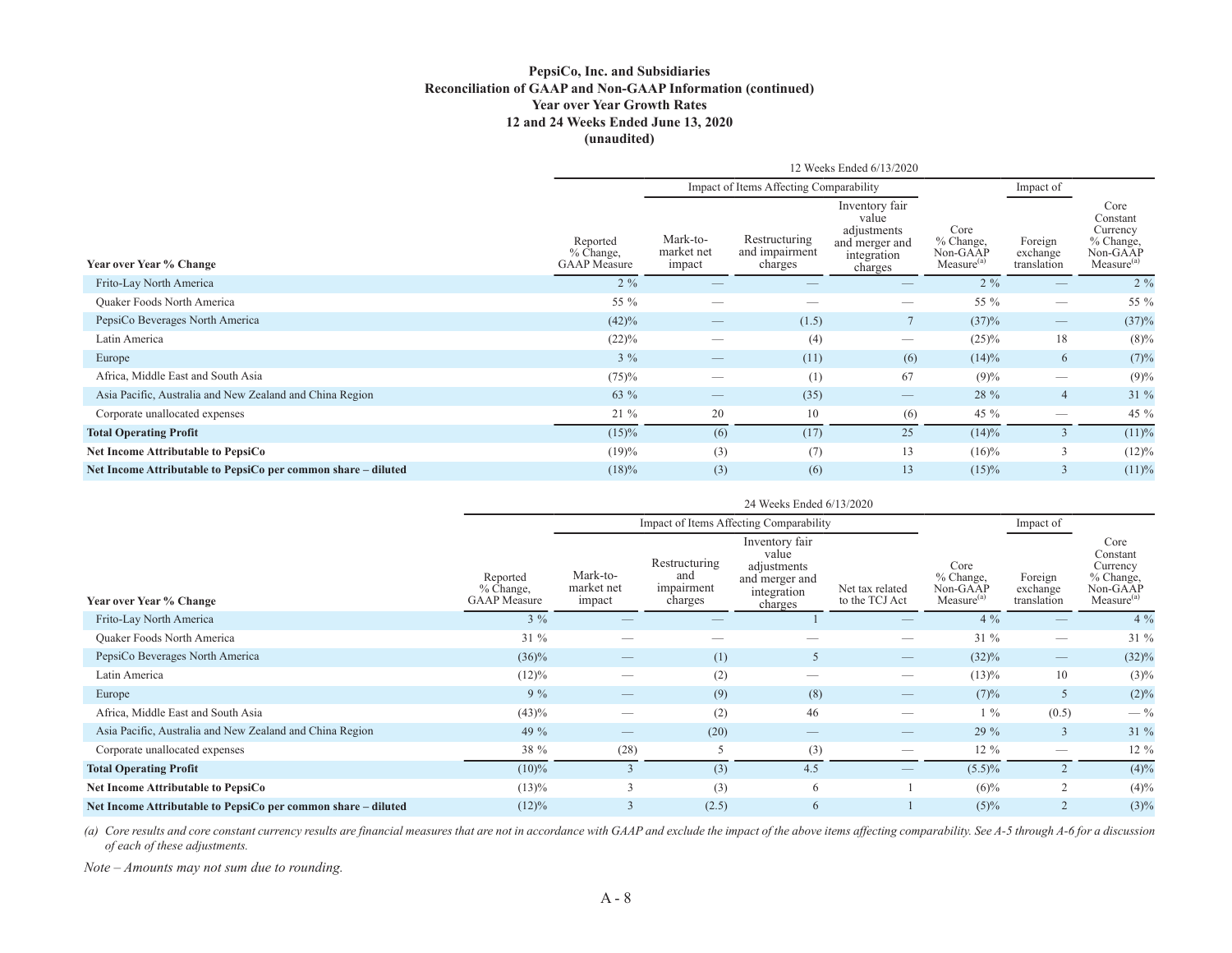#### **PepsiCo, Inc. and Subsidiaries Reconciliation of GAAP and Non-GAAP Information (continued) Certain Line Items 12 Weeks Ended June 13, 2020 and June 15, 2019 (in millions except per share amounts, unaudited)**

|                                                                        |    |                  |      |              |              |                                                       |              |                     |              | 12 Weeks Ended 6/13/2020                                      |      |                                                 |              |                                          |      |                                                                              |                                      |
|------------------------------------------------------------------------|----|------------------|------|--------------|--------------|-------------------------------------------------------|--------------|---------------------|--------------|---------------------------------------------------------------|------|-------------------------------------------------|--------------|------------------------------------------|------|------------------------------------------------------------------------------|--------------------------------------|
|                                                                        |    | Cost of<br>sales |      | Gross profit |              | Selling,<br>general and<br>administrative<br>expenses |              | Operating<br>profit |              | Other pension<br>and retiree<br>medical<br>benefits<br>income |      | Provision for<br>income<br>taxes <sup>(b)</sup> |              | Net income<br>attributable<br>to PepsiCo |      | Net income<br>attributable<br>to PepsiCo<br>per common<br>share -<br>diluted | Effective<br>$\text{tax rate}^{(c)}$ |
| Reported, GAAP Measure                                                 | S. | 7,088            | - \$ | 8,857        | <sup>S</sup> | 6,538                                                 | <sup>S</sup> | 2,319               | <sup>8</sup> | 84                                                            | - \$ | 510                                             | <sup>S</sup> | 1,646                                    | - \$ | 1.18                                                                         | 23.5%                                |
| Items Affecting Comparability                                          |    |                  |      |              |              |                                                       |              |                     |              |                                                               |      |                                                 |              |                                          |      |                                                                              |                                      |
| Mark-to-market net impact                                              |    | 14               |      | (14)         |              | 31                                                    |              | (45)                |              |                                                               |      | (11)                                            |              | (34)                                     |      | (0.02)                                                                       |                                      |
| Restructuring and impairment charges                                   |    | (1)              |      |              |              | (23)                                                  |              | 24                  |              |                                                               |      | 4                                               |              | 21                                       |      | 0.02                                                                         | (0.1)                                |
| Inventory fair value adjustments and merger<br>and integration charges |    | (19)             |      | 19           |              | (199)                                                 |              | 218                 |              |                                                               |      | 13                                              |              | 205                                      |      | 0.15                                                                         | (1.6)                                |
| Core, Non-GAAP Measure <sup>(a)</sup>                                  |    | 7,082 \$         |      | 8,863        | - \$         | 6,347                                                 |              | 2,516               |              | 85                                                            |      | 516                                             | -S           | 1,838                                    |      | 1.32                                                                         | 21.8%                                |
|                                                                        |    |                  |      |              |              |                                                       |              |                     |              | 12 Weeks Ended 6/15/2019                                      |      |                                                 |              |                                          |      |                                                                              |                                      |

|                                                                        |    | Cost of<br>sales |      | Gross profit |      | Selling,<br>general and<br>administrative<br>expenses |              | Operating<br>profit | Provision for<br>income<br>$\text{taxes}^{(b)}$ |      | Net income<br>attributable to<br>noncontrolling<br>interests |               | Net income<br>attributable<br>to PepsiCo | Net income<br>attributable<br>to PepsiCo<br>per common<br>share -<br>diluted | Effective<br>$\text{tax rate}^{(c)}$ |
|------------------------------------------------------------------------|----|------------------|------|--------------|------|-------------------------------------------------------|--------------|---------------------|-------------------------------------------------|------|--------------------------------------------------------------|---------------|------------------------------------------|------------------------------------------------------------------------------|--------------------------------------|
| Reported, GAAP Measure                                                 | D. | 7,404            | - \$ | 9,045        | - \$ | 6,316                                                 | <sup>S</sup> | 2,729               | 524                                             | - \$ | 8                                                            | <sup>\$</sup> | 2,035                                    | 1.44                                                                         | 20.4%                                |
| Items Affecting Comparability                                          |    |                  |      |              |      |                                                       |              |                     |                                                 |      |                                                              |               |                                          |                                                                              |                                      |
| Mark-to-market net impact                                              |    | 13               |      | (13)         |      | (19)                                                  |              | $\sigma$            |                                                 |      |                                                              |               |                                          |                                                                              |                                      |
| Restructuring and impairment charges                                   |    | (82)             |      | 82           |      | (76)                                                  |              | 158                 | 38                                              |      | 4                                                            |               | 116                                      | 0.08                                                                         | 0.2                                  |
| Inventory fair value adjustments and merger<br>and integration charges |    | (20)             |      | 20           |      | (4)                                                   |              | 24                  |                                                 |      |                                                              |               | 19                                       | 0.01                                                                         |                                      |
| Core, Non-GAAP Measure <sup>(a)</sup>                                  |    | 7.315            | - \$ | 9,134        |      | 6,217                                                 |              | 2,917               | 568                                             |      |                                                              |               | 2,175                                    | 1.54                                                                         | 20.6%                                |

*(a) Core results are financial measures that are not in accordance with GAAP and exclude the above items affecting comparability. See A-5 through A-6 for a discussion of each of these adjustments.*

(b) Provision for income taxes is the expected tax charge/benefit on the underlying item based on the tax laws and income tax rates applicable to the underlying item in its corresponding tax jurisdiction.

*(c) The impact of items affecting comparability on our effective tax rate represents the difference in the effective tax rate resulting from a higher or lower tax rate applicable to the items affecting comparability.*

*Note – Amounts may not sum due to rounding.*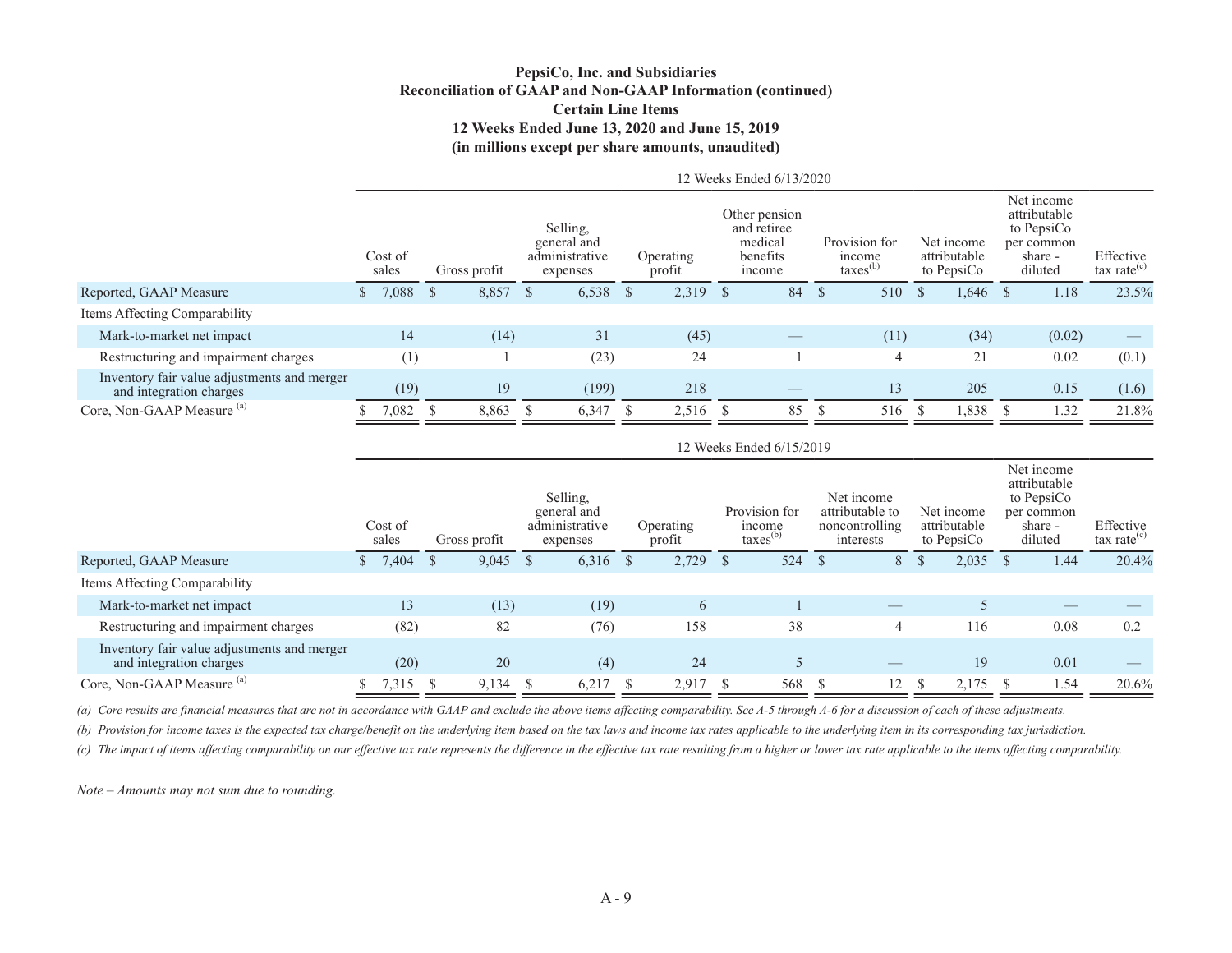#### **PepsiCo, Inc. and Subsidiaries Reconciliation of GAAP and Non-GAAP Information (continued) Certain Line Items 24 Weeks Ended June 13, 2020 and June 15, 2019 (in millions except per share amounts, unaudited)**

| sales                                       | Gross profit |           | Other<br>pension and<br>Selling.<br>retiree<br>medical<br>general and<br>administrative<br>Provision for<br>benefits<br>Operating<br>income taxes <sup>(b)</sup><br>profit<br>income<br>expenses |        |    |       |  |     |  |                          |              |       |                                          | Effective<br>tax rate <sup>(c)</sup> |                                                                              |
|---------------------------------------------|--------------|-----------|--------------------------------------------------------------------------------------------------------------------------------------------------------------------------------------------------|--------|----|-------|--|-----|--|--------------------------|--------------|-------|------------------------------------------|--------------------------------------|------------------------------------------------------------------------------|
| 13,215                                      | -S           | 16,611    | <sup>S</sup>                                                                                                                                                                                     | 12,368 | -S | 4,243 |  | 161 |  | 870                      | <sup>S</sup> | 2,984 |                                          | 2.14                                 | 22.4%                                                                        |
|                                             |              |           |                                                                                                                                                                                                  |        |    |       |  |     |  |                          |              |       |                                          |                                      |                                                                              |
| (24)                                        |              | 24        |                                                                                                                                                                                                  | (73)   |    | 97    |  |     |  | 24                       |              | 73    |                                          | 0.05                                 | 0.1                                                                          |
| (3)                                         |              |           |                                                                                                                                                                                                  | (53)   |    | 56    |  |     |  | 10                       |              | 53    |                                          | 0.04                                 | (0.1)                                                                        |
| (19)                                        |              | 19        |                                                                                                                                                                                                  | (224)  |    | 243   |  |     |  | 16                       |              | 227   |                                          | 0.16                                 | (0.9)                                                                        |
|                                             |              | 16,657    |                                                                                                                                                                                                  | 12,018 |    | 4,639 |  | 168 |  | 920                      |              | 3,337 |                                          | 2.39                                 | 21.5%                                                                        |
| Inventory fair value adjustments and merger | Cost of      | 13.169 \$ |                                                                                                                                                                                                  |        |    |       |  |     |  | 24 Weeks Ended 6/13/2020 |              |       | Net income<br>attributable<br>to PepsiCo |                                      | Net income<br>attributable<br>to PepsiCo<br>per common<br>share -<br>diluted |

|                                                                |                  |                 |      |                                                       |              |                     |              | 24 Weeks Ended 6/15/2019                                      |                                                 |      |                                                              |               |                                          |    |                                                                              |                                      |
|----------------------------------------------------------------|------------------|-----------------|------|-------------------------------------------------------|--------------|---------------------|--------------|---------------------------------------------------------------|-------------------------------------------------|------|--------------------------------------------------------------|---------------|------------------------------------------|----|------------------------------------------------------------------------------|--------------------------------------|
|                                                                | Cost of<br>sales | Gross<br>profit |      | Selling.<br>general and<br>administrative<br>expenses |              | Operating<br>profit |              | Other pension<br>and retiree<br>medical<br>benefits<br>income | Provision<br>for income<br>$\text{taxes}^{(b)}$ |      | Net income<br>attributable to<br>noncontrolling<br>interests |               | Net income<br>attributable<br>to PepsiCo |    | Net income<br>attributable<br>to PepsiCo<br>per common<br>share -<br>diluted | Effective<br>$\text{tax rate}^{(c)}$ |
| Reported, GAAP Measure                                         | \$13,092         | 16,241<br>S     |      | 11,504<br><sup>S</sup>                                | <sup>S</sup> | 4,737               |              | 125                                                           | 970                                             | - \$ | 17                                                           | $\mathcal{S}$ | 3,448                                    | -S | 2.44                                                                         | 21.9%                                |
| Items Affecting Comparability                                  |                  |                 |      |                                                       |              |                     |              |                                                               |                                                 |      |                                                              |               |                                          |    |                                                                              |                                      |
| Mark-to-market net impact                                      | 32               |                 | (32) | 22                                                    |              | (54)                |              |                                                               | (13)                                            |      |                                                              |               | (41)                                     |    | (0.03)                                                                       |                                      |
| Restructuring and impairment<br>charges                        | (90)             |                 | 90   | (99)                                                  |              | 189                 |              | (5)                                                           | 41                                              |      | 4                                                            |               | 139                                      |    | 0.10                                                                         |                                      |
| Inventory fair value adjustments<br>and merger and integration | (34)             |                 | 34   | (5)                                                   |              | 39                  |              |                                                               | 7                                               |      |                                                              |               | 32                                       |    | 0.02                                                                         |                                      |
| Nethal Separated to the TCJ Act                                |                  |                 |      |                                                       |              |                     |              |                                                               | 29                                              |      |                                                              |               | (29)                                     |    | (0.02)                                                                       | 0.7                                  |
| Core, Non-GAAP Measure <sup>(a)</sup>                          | \$13,000         | 16,333          |      | 11,422                                                |              | 4,911               | <sup>S</sup> | 120                                                           | 1,034                                           |      | 21                                                           | D             | 3,549                                    |    | 2.52                                                                         | 22.5%                                |

(a) Core results are financial measures that are not in accordance with GAAP and exclude the impact of the above items affecting comparability. See A-5 through A-6 for a discussion of each of these adjustments.

*(b) Provision for income taxes is the expected tax charge/benefit on the underlying item based on the tax laws and income tax rates applicable to the underlying item in its corresponding tax jurisdiction.* 

*(c) The impact of items affecting comparability on our effective tax rate represents the difference in the effective tax rate resulting from a higher or lower tax rate applicable to the items affecting comparability.*

*Note – Certain amounts may not sum due to rounding.*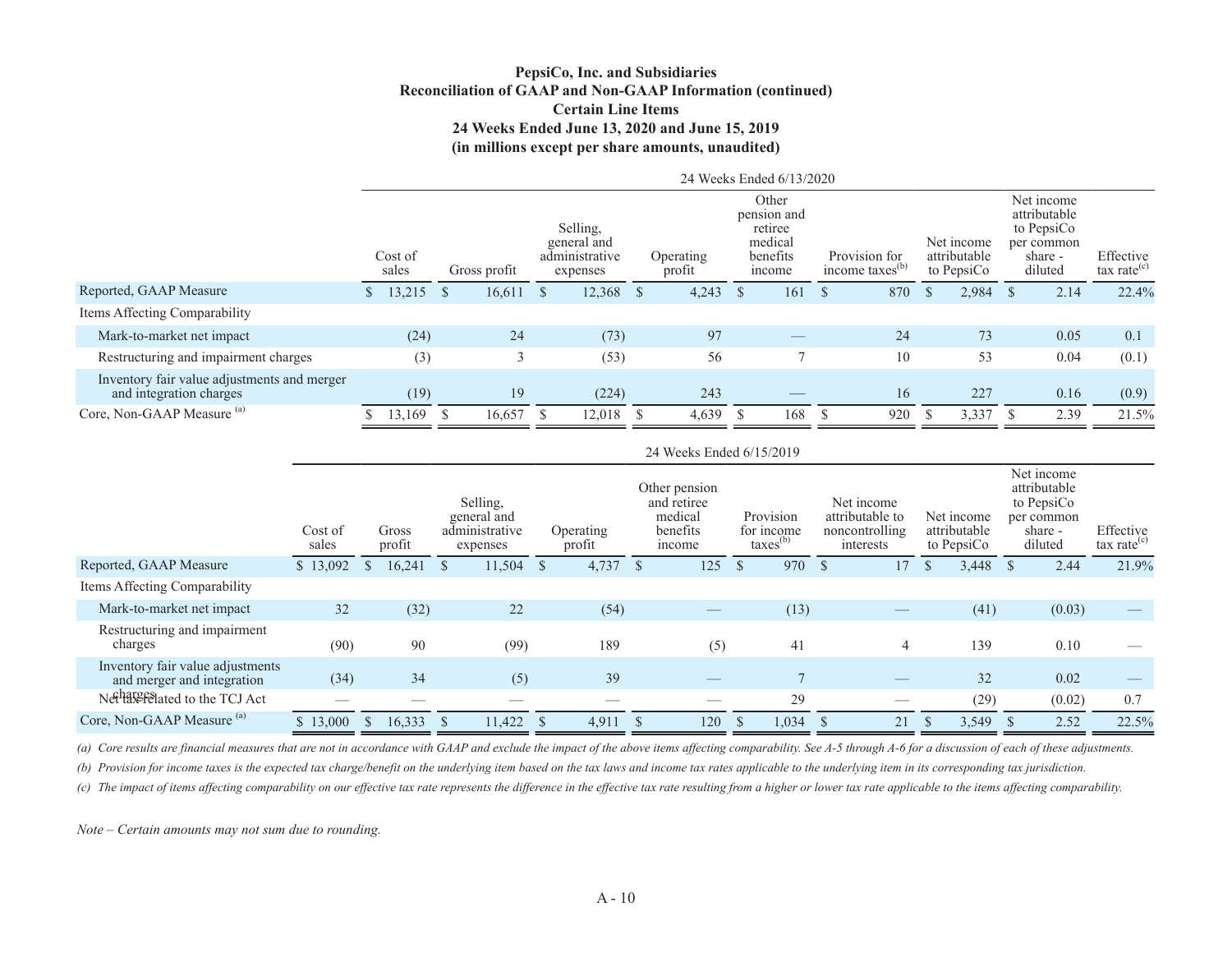### **PepsiCo, Inc. and Subsidiaries Reconciliation of GAAP and Non-GAAP Information (continued) Operating Profit by Division 12 Weeks Ended June 13, 2020 and June 15, 2019 (in millions, unaudited)**

|                                                          |    |                              |                              |      | 12 Weeks Ended 6/13/2020                   |             |                                                                                    |                                             |
|----------------------------------------------------------|----|------------------------------|------------------------------|------|--------------------------------------------|-------------|------------------------------------------------------------------------------------|---------------------------------------------|
|                                                          |    |                              |                              |      | Items Affecting Comparability              |             |                                                                                    |                                             |
| <b>Operating Profit</b>                                  |    | Reported,<br>GAAP<br>Measure | Mark-to-market<br>net impact |      | Restructuring<br>and impairment<br>charges |             | Inventory fair<br>value<br>adjustments and<br>merger and<br>integration<br>charges | Core,<br>Non-GAAP<br>Measure <sup>(a)</sup> |
| Frito-Lay North America                                  | D. | $1,278$ \$                   |                              |      |                                            | $2^{\circ}$ | -S<br>2 S                                                                          | 1,282                                       |
| Quaker Foods North America                               |    | 196                          |                              |      |                                            |             | $\overbrace{\hspace{25mm}}^{}$                                                     | 196                                         |
| PepsiCo Beverages North America                          |    | 397                          |                              |      |                                            |             | 43                                                                                 | 440                                         |
| Latin America                                            |    | 219                          |                              |      |                                            |             |                                                                                    | 223                                         |
| Europe                                                   |    | 351                          |                              |      |                                            | 8           | $\overbrace{\hspace{25mm}}^{}$                                                     | 359                                         |
| Africa, Middle East and South Asia                       |    | 59                           |                              |      |                                            | 5           | 157                                                                                | 221                                         |
| Asia Pacific, Australia and New Zealand and China Region |    | 189                          |                              |      |                                            | 3           | $\overbrace{\hspace{25mm}}^{}$                                                     | 192                                         |
| Corporate unallocated expenses                           |    | (370)                        |                              | (45) |                                            |             | 16                                                                                 | (397)                                       |
| <b>Total</b>                                             |    | 2,319                        |                              | (45) | 25                                         | 24          | 218                                                                                | 2,516                                       |

|                                                          |                                     |                              | 12 Weeks Ended 6/15/2019                   |                                                                                    |                                             |
|----------------------------------------------------------|-------------------------------------|------------------------------|--------------------------------------------|------------------------------------------------------------------------------------|---------------------------------------------|
|                                                          |                                     |                              | Items Affecting Comparability              |                                                                                    |                                             |
| <b>Operating Profit</b>                                  | Reported,<br><b>GAAP</b><br>Measure | Mark-to-market<br>net impact | Restructuring<br>and impairment<br>charges | Inventory fair<br>value<br>adjustments and<br>merger and<br>integration<br>charges | Core.<br>Non-GAAP<br>Measure <sup>(a)</sup> |
| Frito-Lay North America                                  | 1,249                               |                              |                                            | 6 \$                                                                               | 1,255                                       |
| Quaker Foods North America                               | 127                                 | $\overline{\phantom{a}}$     |                                            |                                                                                    | 127                                         |
| PepsiCo Beverages North America                          | 690                                 |                              | 10                                         |                                                                                    | 700                                         |
| Latin America                                            | 278                                 |                              | 21                                         |                                                                                    | 299                                         |
| Europe                                                   | 339                                 |                              | 53                                         | 23                                                                                 | 415                                         |
| Africa, Middle East and South Asia                       | 236                                 |                              | 8                                          |                                                                                    | 244                                         |
| Asia Pacific, Australia and New Zealand and China Region | 116                                 |                              | 34                                         |                                                                                    | 150                                         |
| Corporate unallocated expenses                           | (306)                               | 6                            | 26                                         |                                                                                    | (273)                                       |
| <b>Total</b>                                             | 2,729                               | 6                            | 158                                        | 24                                                                                 | 2,917                                       |

*(a) Core results are financial measures that are not in accordance with GAAP and exclude the above items affecting comparability. See A-5 through A-6 for a discussion of each of these adjustments.*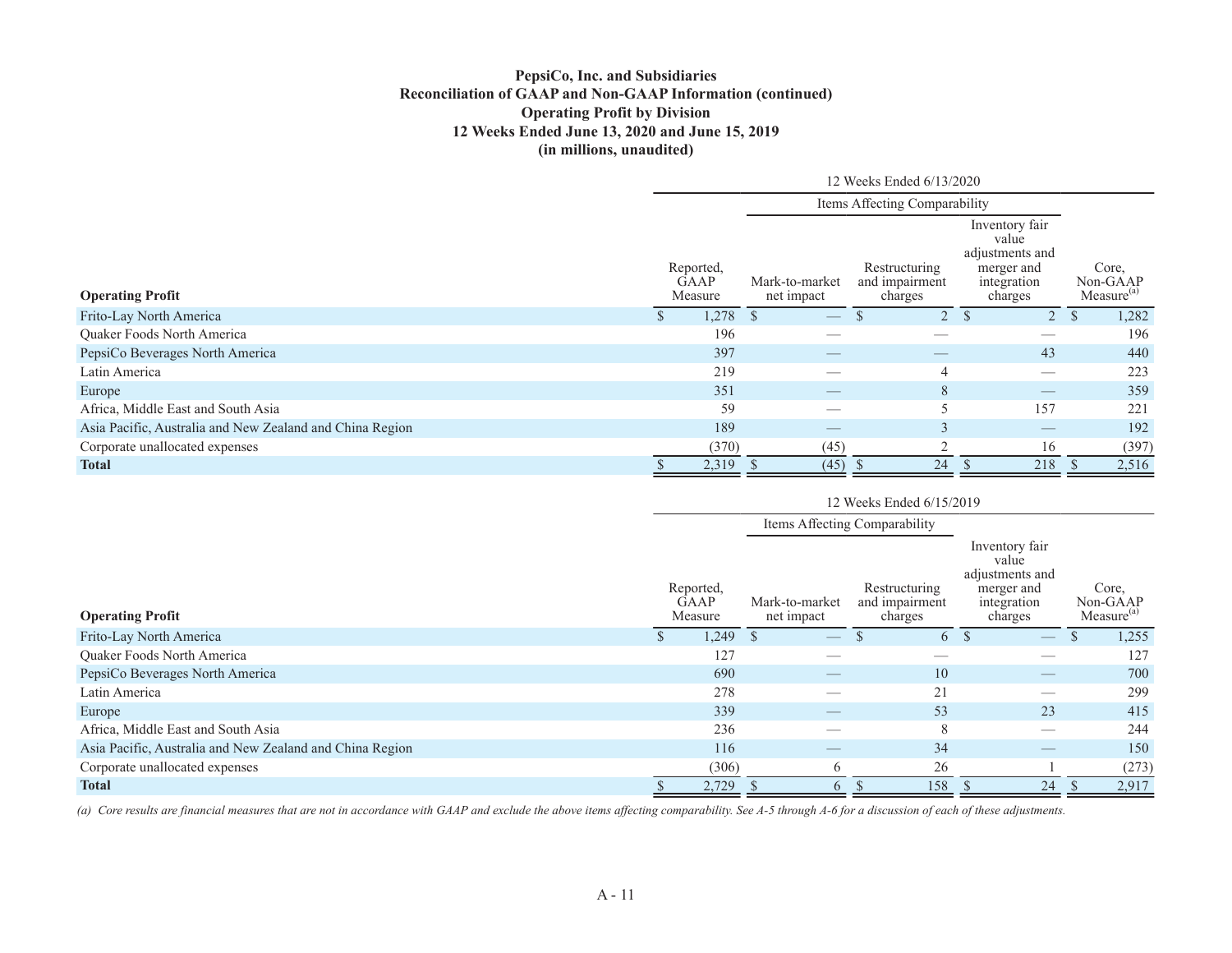#### **PepsiCo, Inc. and Subsidiaries Reconciliation of GAAP and Non-GAAP Information (continued) Operating Profit by Division 24 Weeks Ended June 13, 2020 and June 15, 2019 (in millions, unaudited)**

|                                                          |                              |       |                              |                          | 24 Weeks Ended 6/13/2020                   |                |                                                                                    |               |                                             |
|----------------------------------------------------------|------------------------------|-------|------------------------------|--------------------------|--------------------------------------------|----------------|------------------------------------------------------------------------------------|---------------|---------------------------------------------|
|                                                          |                              |       |                              |                          | Items Affecting Comparability              |                |                                                                                    |               |                                             |
| <b>Operating Profit</b>                                  | Reported,<br>GAAP<br>Measure |       | Mark-to-market<br>net impact |                          | Restructuring<br>and impairment<br>charges |                | Inventory fair<br>value<br>adjustments<br>and merger and<br>integration<br>charges |               | Core,<br>Non-GAAP<br>Measure <sup>(a)</sup> |
| Frito-Lay North America                                  |                              | 2,480 | <sup>S</sup>                 | $\overline{\phantom{m}}$ |                                            |                | 25                                                                                 | $\mathcal{P}$ | 2,512                                       |
| Quaker Foods North America                               |                              | 346   |                              |                          |                                            |                | $\overbrace{\hspace{25mm}}^{}$                                                     |               | 347                                         |
| PepsiCo Beverages North America                          |                              | 694   |                              |                          |                                            | $\Delta$       | 43                                                                                 |               | 740                                         |
| Latin America                                            |                              | 450   |                              |                          |                                            | 9              | $\overbrace{\hspace{25mm}}^{}$                                                     |               | 459                                         |
| Europe                                                   |                              | 497   |                              |                          |                                            | 16             | $\hspace{0.1mm}-\hspace{0.1mm}$                                                    |               | 513                                         |
| Africa, Middle East and South Asia                       |                              | 193   |                              | __                       |                                            | $\overline{ }$ | 159                                                                                |               | 359                                         |
| Asia Pacific, Australia and New Zealand and China Region |                              | 331   |                              |                          |                                            | $\bigcap$<br>Ć | $\hspace{0.1mm}-\hspace{0.1mm}$                                                    |               | 334                                         |
| Corporate unallocated expenses                           |                              | (748) |                              | 97                       | 10                                         |                | 16                                                                                 |               | (625)                                       |
| Total                                                    |                              | 4,243 |                              | 97                       |                                            | 56             | 243                                                                                |               | 4,639                                       |

|                                                          |                                     |                              |                                | 24 Weeks Ended 6/15/2019                   |      |                                                                                    |                                             |
|----------------------------------------------------------|-------------------------------------|------------------------------|--------------------------------|--------------------------------------------|------|------------------------------------------------------------------------------------|---------------------------------------------|
|                                                          |                                     |                              |                                | Items Affecting Comparability              |      |                                                                                    |                                             |
| <b>Operating Profit</b>                                  | Reported,<br><b>GAAP</b><br>Measure | Mark-to-market<br>net impact |                                | Restructuring<br>and impairment<br>charges |      | Inventory fair<br>value<br>adjustments<br>and merger and<br>integration<br>charges | Core,<br>Non-GAAP<br>Measure <sup>(a)</sup> |
| Frito-Lay North America                                  | 2,408                               |                              | $\overbrace{\phantom{aaaaa}}$  |                                            | 6 \$ | $\hspace{0.1mm}-\hspace{0.1mm}$                                                    | 2,414                                       |
| Quaker Foods North America                               | 265                                 |                              |                                |                                            |      |                                                                                    | 265                                         |
| PepsiCo Beverages North America                          | 1,079                               |                              |                                | 16                                         |      | $\overline{\phantom{m}}$                                                           | 1,095                                       |
| Latin America                                            | 508                                 |                              |                                | 21                                         |      | __                                                                                 | 529                                         |
| Europe                                                   | 454                                 |                              | $\overbrace{\hspace{25mm}}^{}$ | 59                                         |      | 38                                                                                 | 551                                         |
| Africa, Middle East and South Asia                       | 341                                 |                              |                                | 16                                         |      |                                                                                    | 357                                         |
| Asia Pacific, Australia and New Zealand and China Region | 222                                 |                              |                                | 37                                         |      | $\overbrace{\phantom{aaaaa}}$                                                      | 259                                         |
| Corporate unallocated expenses                           | (540)                               |                              | (54)                           | 34                                         |      |                                                                                    | (559)                                       |
| Total                                                    | 4,737                               |                              | (54)                           | 189                                        |      | 39                                                                                 | 4,911                                       |

*(a) Core results are financial measures that are not in accordance with GAAP and exclude the impact of the above items affecting comparability. See A-5 through A-6 for a discussion of each of these adjustments.*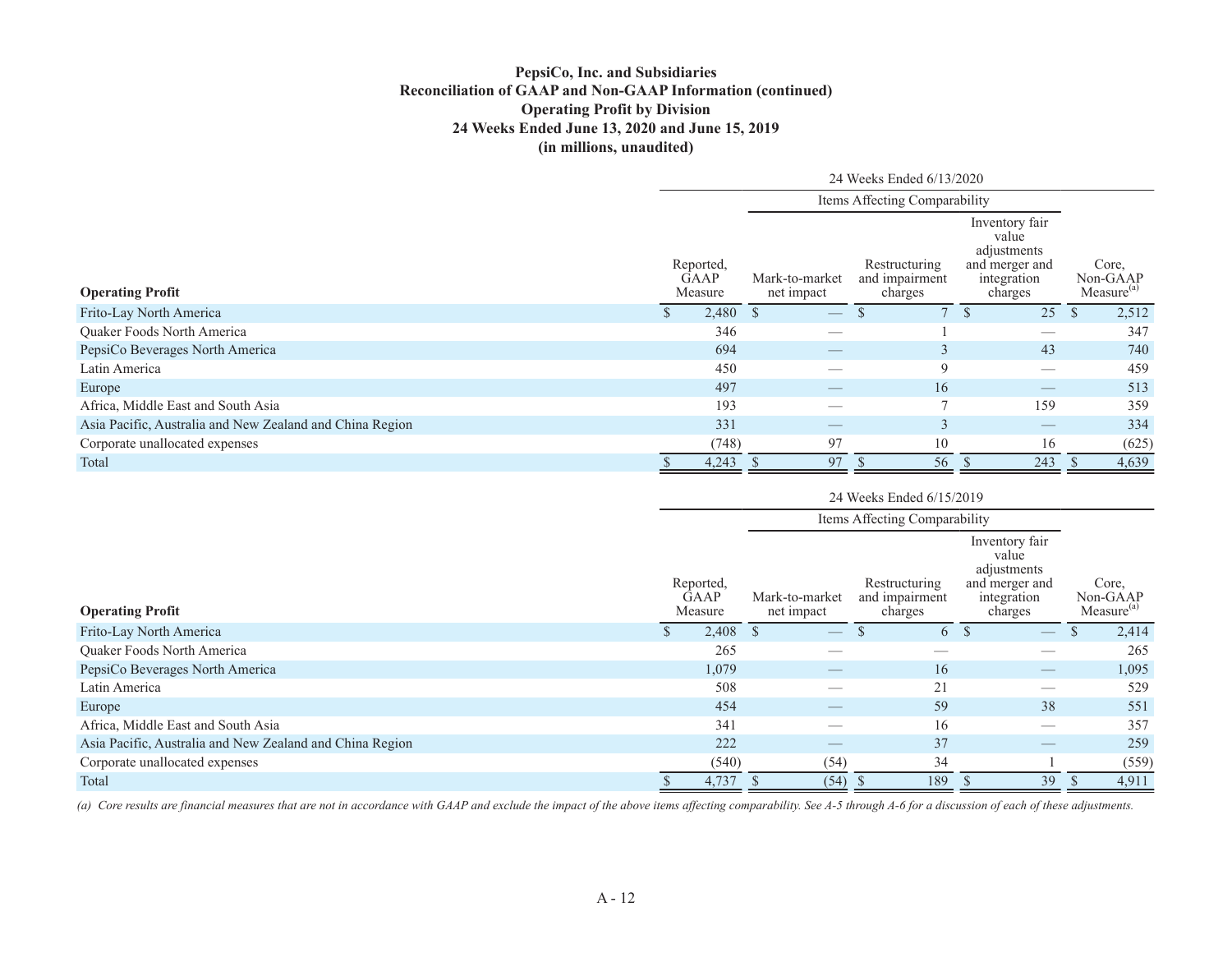#### **PepsiCo, Inc. and Subsidiaries Reconciliation of GAAP and Non-GAAP Information (continued) (unaudited)**

#### **Gross Margin Performance Reconciliation**

|                                                                     | 12 Weeks Ended<br>6/13/2020 |       | 24 Weeks Ended<br>6/13/2020 |
|---------------------------------------------------------------------|-----------------------------|-------|-----------------------------|
| Reported gross margin growth                                        | $56$ bps                    |       | $33$ bps                    |
| Mark-to-market net impact                                           |                             |       | 19                          |
| Restructuring and impairment charges                                | (49)                        |       | (30)                        |
| Inventory fair value adjustments and merger and integration charges |                             |       |                             |
| Core gross margin growth $(a)$                                      |                             | 6 bps | bps                         |

#### **Operating Margin Performance Reconciliation**

|                                                                     | 12 Weeks Ended<br>6/13/2020 | 24 Weeks Ended<br>6/13/2020 |
|---------------------------------------------------------------------|-----------------------------|-----------------------------|
| Reported operating margin performance                               | $(205)$ bps                 | $(192)$ bps                 |
| Mark-to-market net impact                                           | (31)                        |                             |
| Restructuring and impairment charges                                | (80)                        | (45)                        |
| Inventory fair value adjustments and merger and integration charges | 122                         | 68                          |
| Core operating margin performance (a)                               | $(195)$ bps                 | $(119)$ bps                 |

*(a) Core results are financial measures that are not in accordance with GAAP and exclude the above items affecting comparability. See pages A-5 to A-6 for a discussion of each of these adjustments.*

*Note – Certain amounts may not sum due to rounding.*